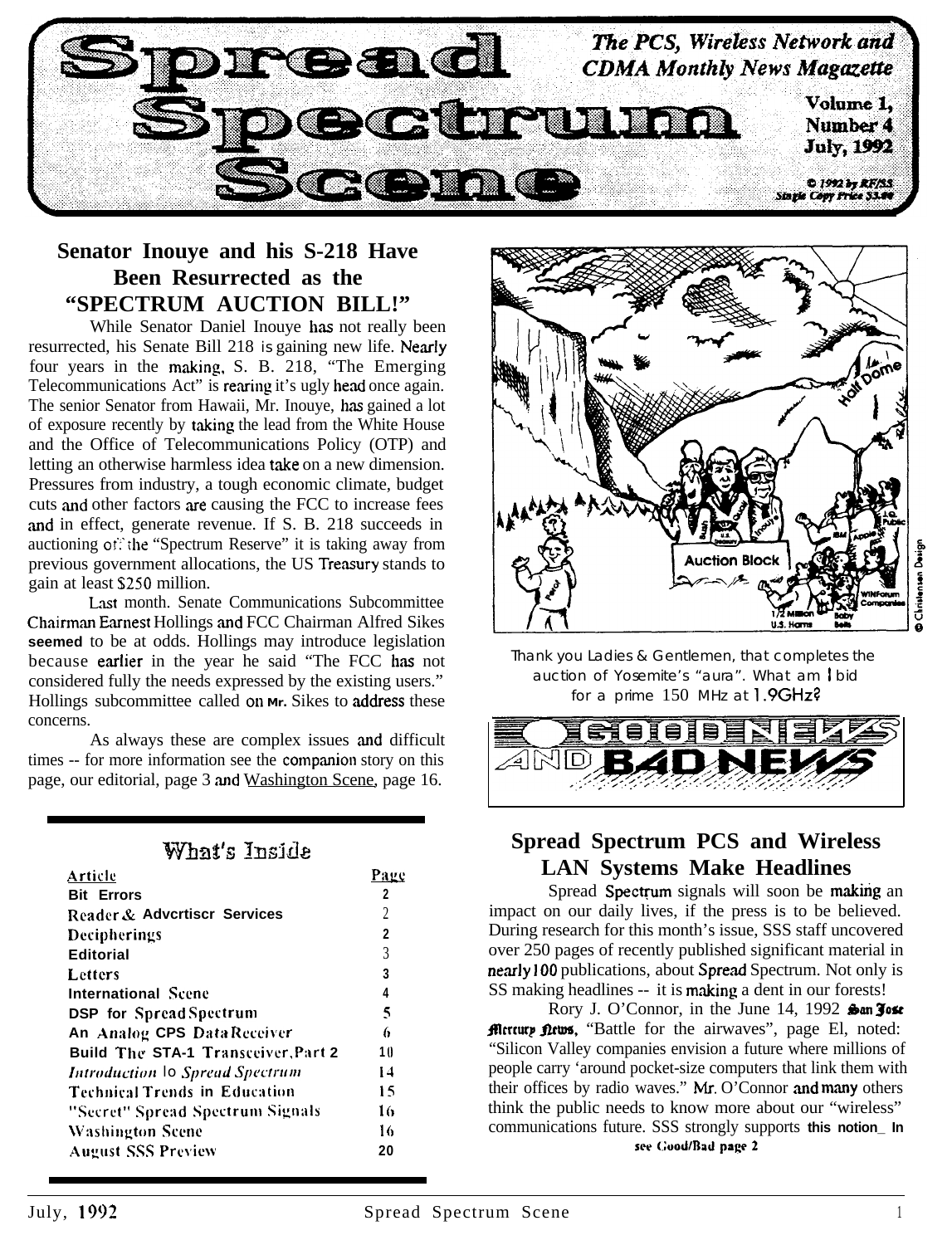## SPREAD SPECTRUM SCENE

**is dedicated to the Spread Spectrum professional and is committed to being the primary source for the latest news and information about the growth, regulation and opportunities in this emerging science.**

**SSS provides a forum for publication of technical information, advertising, editorials, opinions and news relating to the emerging fields of our coverage and emphasis.**

**Editor & Publisher: Randy Roberts**

**Editorial Consultants: Tom Diskin, Donn Fisher, M. N. Roberts**

**Contributors: Tom Diskin, Dan Doberstein, Matthew Johnson, Kim Robinson**

**Director of Advertisina & Circulation: Koert Koelman** ,

**Art Director: Paula Christensen**

**R&D Staff: Walt Jensen, Dr. Andy Korsak**

**Published bv: RF/SS P. 0. Box 2199 El Granada, CA 94018-2199**

**New Telephone Numbers: Voice: 415-726-6849 FAX: 415-726-0118 Subscription Only Hotline: Voice: 800-524-9285**

**SSS is published monthly and is available by subscription. You can receive a complimentary copy by sending a us a self addressed stamped (\$.52 US postage) envelope.**

**Subscription Rates:** 

**12 Months - US First Class Mail \$29.95**

**12 Months - Foreign, AIR MAIL, US \$45.00**

fact, SSS and it's editor/publisher have been using up paper lately too Look for Randy's articles in the following publications.

May and June Satellite Operator, published by R. Myers Communications, Fountain Hills, AZ. (602) X37-6492

July Nuts & Volts, published by  $T \& L$  Publications, Corona, CA. (7 14) 37 1-8497

. June CCEI NEWSLETTER, published by the California Council of Electronics Instructors, Twentynine Palms, CA.

For more coverage on this topic and related **issues see** our editorial on page 3 and Washington Scene, page 16.

# Reader & Advertiser Services

Welcome back -- this month brings more changes to SSS. I'irst, I hope you have noticed our cleaner layout and twocolor front and back covers. We also regret to tell you that due to time conflicts, Kim Robinson's column on SS Networking Software will not appear this month. Is there anyone out there who might be able to take over this column'? We introduce two new features this month: (I) Tom Diskin's, N7TD, new column Technical Trends in Education; and (2) the column Secret Spread Spectrum Signals. Hope you enjoy these changes to SSS. Please write us with your comments and suggestions. Koert Koelman

# **Bit Errors**

#### Corrections to Issue Number 3, June, 1992:

- Page 9: 5 BIT GOLD CODE EPROM CONTENTS Sidebar -The Minimum Cross-correlation should be -1501 - Maximum should be 7/31 and the Worst cross-correlation sidelobe should be -10.4 dB.

 $-$  Page 9: The Figure 3 Schematic  $-$  did anyone notice the missing NOT WR signal on U3?

# **Decipherings**

Our present civilization is a gigantic motor car moving at an ever-accelerating speed. Unfortunately, as now constructed the car lacks both steering wheel and  $brakes$ , and the only form  $\sigma f$  control the driver exercises consists in making the car-go-faster. - **Lewis Mumford -**

**Don't miss an issue of Spread Spectrum Scene -- subscribe now!**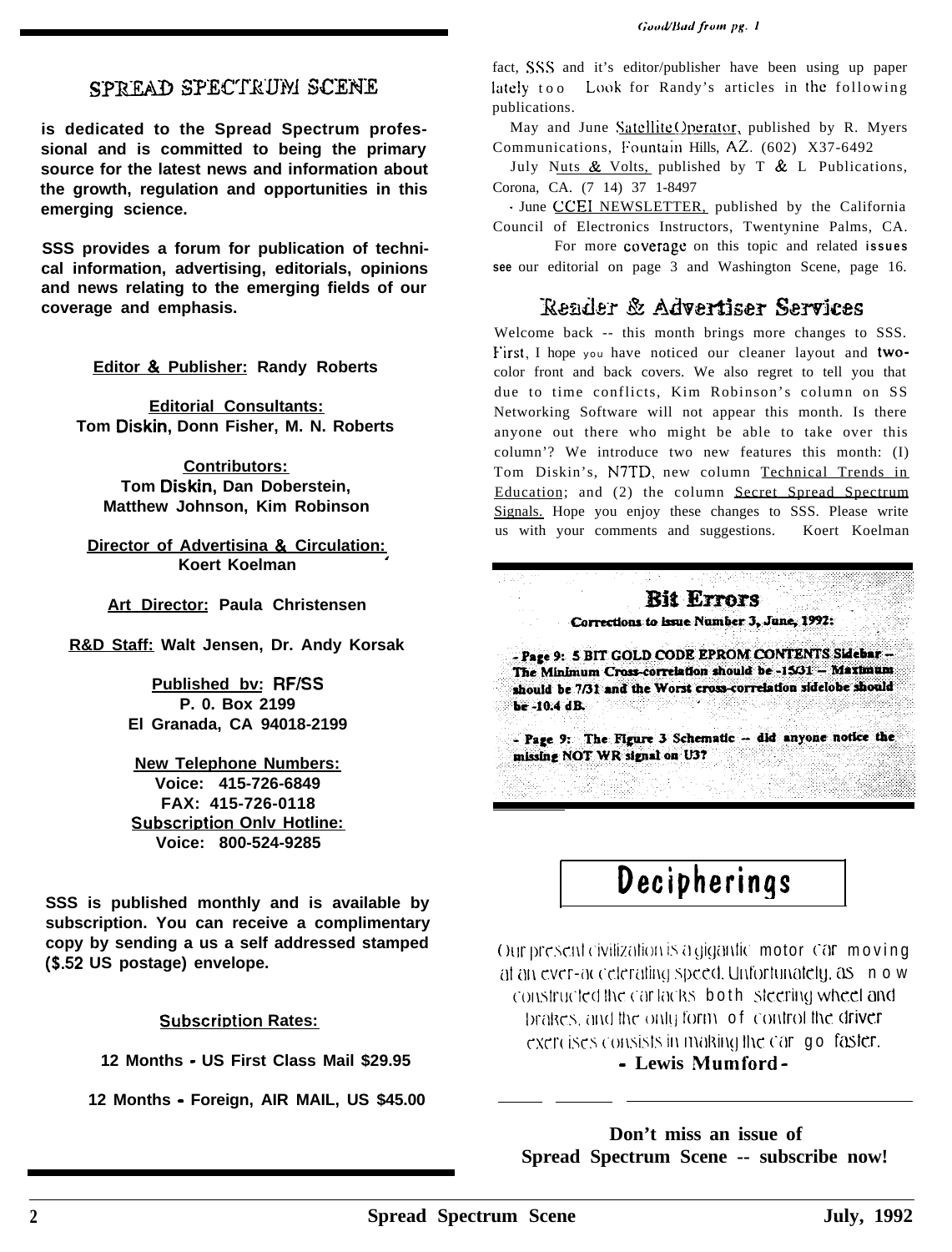# EDITORIAL

As a picture is worth a thous.and words, our front page cartoon summarizes SSS' opinions about S. B. 2 18. We also hope you got a small chuckle from the cartoon. We thank Ms. Paula Christensen, our new Art Director, for her artistic creation.

Congress established the FCC in 1934 with the Communications Act of 1934. This enabling legislation provided for the FCC to allocate the frequency spectrum in a fair and equitable manner, balancing the public's good against industry and commercial needs. The government was also provided for in this legislation, because not all of the precious spectrum was given the FCC to manage. The FCC was allowed to license spectrum users, collect application and other fees  $-$  it was also given the job of regulating and policing the frequencies it manages.

Time and events change all things. So the FCC first introduced the "Fairness Doctrine" and "Equal<br>Access" provisions. Then came Access" provisions. Cellular Telephone and two-provider monopolies of service areas. Then ahnost ten years ago the FCC and Congress came up with one of the "best" ever: the Communications Secrecy Act. This "super" legislation overturned the basic idea, from 1934, that the airwaves belonged to the public and any signal could be freely received, without charge to the public, provided no commercial use was made of the broadcast.

Now we see the Congressional and FCC greed again at work with the "Spectrum Auction Bill." Don't these people ever think? Our spectrum is a limited and precious natural resource just like our national parks or our freedoms guaranteed by the Constitution. How can they auction off these ethereal things that rightfully belong to the taxpayer, the citizen and the public:'

I guess BIG BUSINESS is more important than we citizens and taxpayers. Is it in the public interest or "fair" or does it provide "equal access" to auction off a "Spectrum Reserve"? Spectrum that was taken from sparsely Srr **Edlturlsl page I5**



Letters & Comments

Sir,

I am interested in your publications "Spread Spectrum Scene," which you advertised in the MAY issue of "NUTS & VOLTS" magazine.

Enclosed is a SASE for your convenience.

Thanks.

Winston Yuen Woodhaven, NY

To Whom it may concern:

I have read a short description of your newsletter in Don Lancaster's "Resource Bin" in NUTS & VOLTS Magazine. I am interested in reviewing your Spread Spectrum Scene newsletter and request a copy be sent to the above 'address with subscription information.

Thank you for considering my request, I am looking forward to receiving a good communications newsletter.

Sincerely,

James D. Leisring, Jr. **ITT** Technical Institute Indianapolis, IN

#### Dear Randy,

Congratulations on a very well done and very welcome newsletter. . . .

You may be aware that there is a small but quite intense group<br>worldwide devoted to direct devoted to direct

downlinking of digital remote sensing data from meterological satellites. We have been downlinking GOES-VISSR images at 2.11 Mbps since 1985, TIROS-HRPT at 665 kbps since 1989 and recently METEOSAT-PDUS. I will spread the word among this group about your publication since it is of specific interest and aid to our work.

Yours Truly,

John L. DuBois, W IHDX Boxborough, MA

Randy Roberts,

Please set up a subscription for me for 12 months.

I have contacted the Canadian D.O.C. in Calgary re: obtaining temporary permission to use SS emissions in Canada. Information you furnished on the US STA has been forwarded to D.O.C. Senior Radio Inspector Mark Hanna, who seems receptive to a similar STA measure here.

If you have any details on other Canadian efforts in this direction, please let me know. I have enlisted several other **hams** here who will help with the paperwork and want to get on the air with something like the STA- 1. Also, if any other Canadian Hams are interested in joining our effort, please have them contact me.

Best Regards,

Rusty Rushton, VE6TL Nowsco Pipeline Surveys & Services Calgary, Alberts, Canada

|        | <b>ATTENTION CANADIAN</b>             |
|--------|---------------------------------------|
|        | HAMSI                                 |
|        | If you would like to participate in a |
|        | Canadian D.O.C. STA request and       |
|        | get on Spread Spectrum                |
|        | Please contact:                       |
|        | Rusty Rushton, VE6TL.                 |
| Voice: | 403-569-8900                          |
| Fax:   | 403-569-8096                          |
|        |                                       |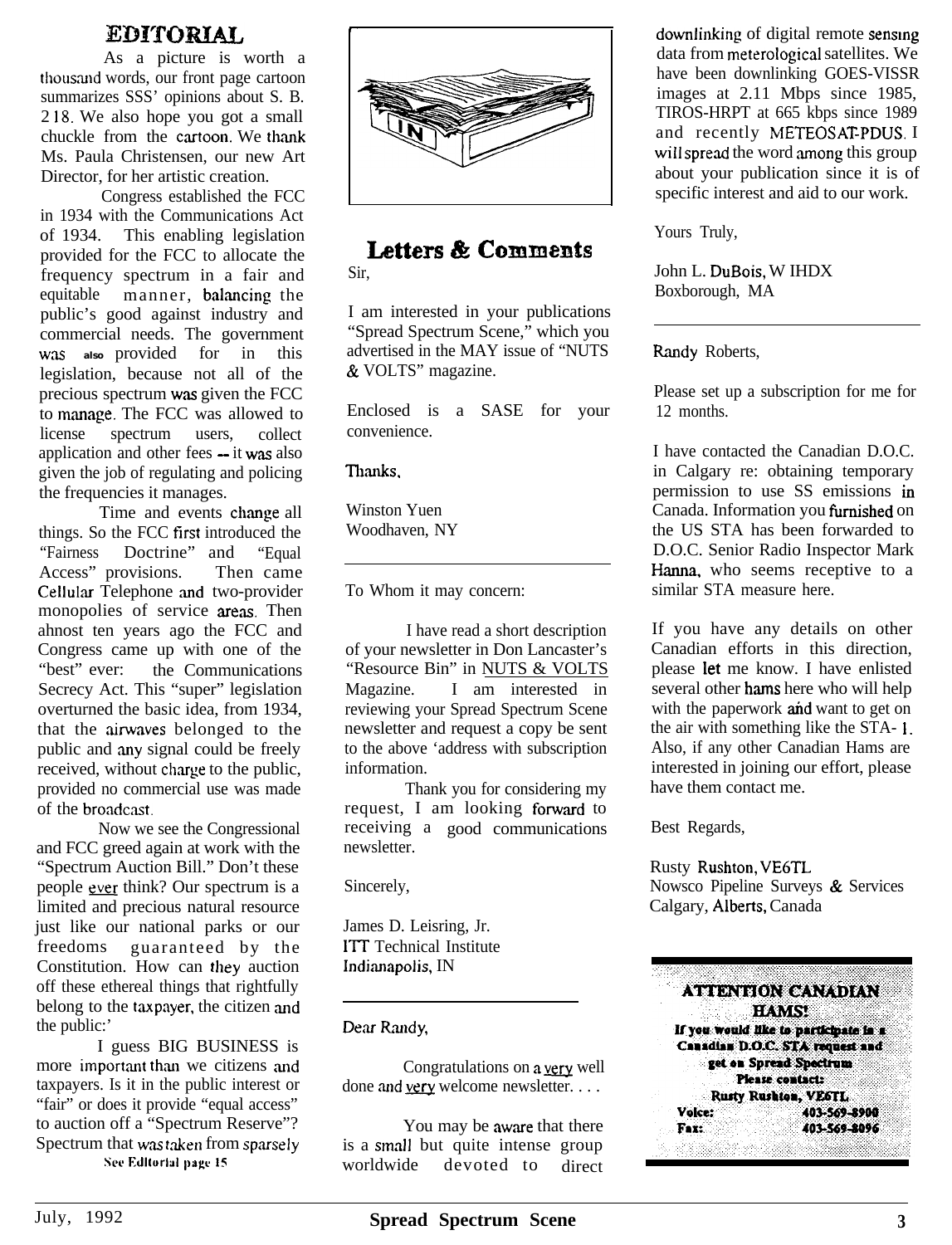#### Beginner's Box Learn a Little Japanese **ENGLISH JAPANESE** Lovely weather, isn't it? li otenki desu ne? It's hot (cold), Atsui (Samui) desu isn't it'? ne? Have a good trip! Yoi goryoko o. Let's meet again! Mata aimasho.

 $-$  ga arimasu ka?

 $- - - 0$  naku-

shimahita.

iinodesu ka?

imasu.

Whom should I ask? Dare nikikeba

Is (are) there  $-$ ?

 $\pm$  lost \_\_\_\_.

FLASH: Canadian D. O. C. In the quickly evolving turn of events, the US's nearest northern neighbor appears to able to move very quickly in Spread Spectrum regulatory matters, as the following letter shows. To: Randy Roberts - SSS From: N. J. Rushton, VE6TL June 26, 1992 **Re: DOC STA** The D.O.C. response (to our inquiries) has been very positive and it would appear that we will probably become active in the 900 MHz band without the need of an S.T.A. The D.O.C. are evaluating the situation at this time. Later this year we hope to form an experimental group within the Calgary Club and SS will be one of our areas of interest.

As of this week, we have twelve names of focal Hams who would be interested in participation with SS. These names are also available for inclusion with a formal application to the D.O.C. should it become necessary. If any other Canadian Hams are interested in joining our effort, please have them contact us.

N. J. Rushton, VE6TL 6131 Longmoor Way S.W. Calgary, AB T3E 5Z8 403-240-0249 or 403-569-8900



#### **International Scene STANFORD TELECOM WINS MAJOR CONTRACT for CORDLESS PBX/PCS TELEPHONE SYSTEM**

Stanford Telecommunications, Inc. (STel) today announced the award of a Spread Spectrum Cordless Telephone System development program From a consortium of five Taiwan companies. The consortium is building a next-generation digital telephone system for PBX and Personal Communications Service applications. Stanford Telecom will design and develop not only handsets, but also base stations, remote handset cradles. and other key equipment all based on STel's Digital Spread Spectrum and Application Specific Integrated Circuit technologies.

Organized by Taiwan's Industrial Technology Research Institute (ITRI), the consortium consists of manufacturing and communications companies from Taiwan's private sector. The firms seek to use Stanford Telecom's ability to rapidly design communication systems and produce them in ASICs to strengthen the Taiwan telecom industry that is currently dominated by makers of low end conventional telephones.

The award of the development contract comes after a competitive system design and specification phase between Stanford Telecom and another United States based communications company. According to Hatch Graham, Vice President of Stanford Telecom's ASIC & Custom Products Division, Stanford Telecom believes they were selected based on two key points: the high performance and capacity of their Synchronous Orthogonal Waveform™, CDMA technology for communications over multipath channels such as offices, and STel's proven line of ASICs for wireless signal processing, demodulation and decoding.

The Stanford Telecom system is intended to provide mobile telephone capabilities to PBX environments such as offices and factory facilities where users on the move need to link in a wide variety of locations. Using personal codes managed by a single base station, the STel cordless phone system will automatically route calls to the phone of the called person regardless of the individual's position at the time. For a shared phone system, over 60 phones will be supported by a single base station, significantly reducing the *cost* per user compared to existing wireless phone systems. Power efficient and compact handsets will be built for ease of use. The handsets will be set in battery charging desktop cradles when not in transit. To eliminate interference problems common to currently available cordless Stanford Telecom phones. will introduce Synchronous Orthogonal Waveform<sup>TM</sup> technology designed specifically formobilecommunications within office and other multi-user pedestrian environments.

Stanford Telecom expects to have a working cordless phone system in field testing in the first quarter of 1993. Stanford Telecom's high capacity, Synchronous Orthogonal Waveform™, Code Division Multiple Access (CDMA) technology, enables the telephone systems to be configured into a cellular infrastructure, thereby enabling users to roam from a home base station to other base stations. With this structure, over one thousand wireless users  $in$ cellular a configuration may be provided with high voice quality.

Stanford Telecom's proven technology has been used for years in many robust military systems, and with their introduction of standard ASIC building block products, the technology has quickly made its way to numerous industrial and consumer applications where both high performance and low price are mandatory. For example, applying their core competence in navigation and positioning technology, Stanford Telecom is building the wireless signal processing equipment for a nation-wide vehicle location and tracking system backed by Ameritech. a Regional Bell Holding Company.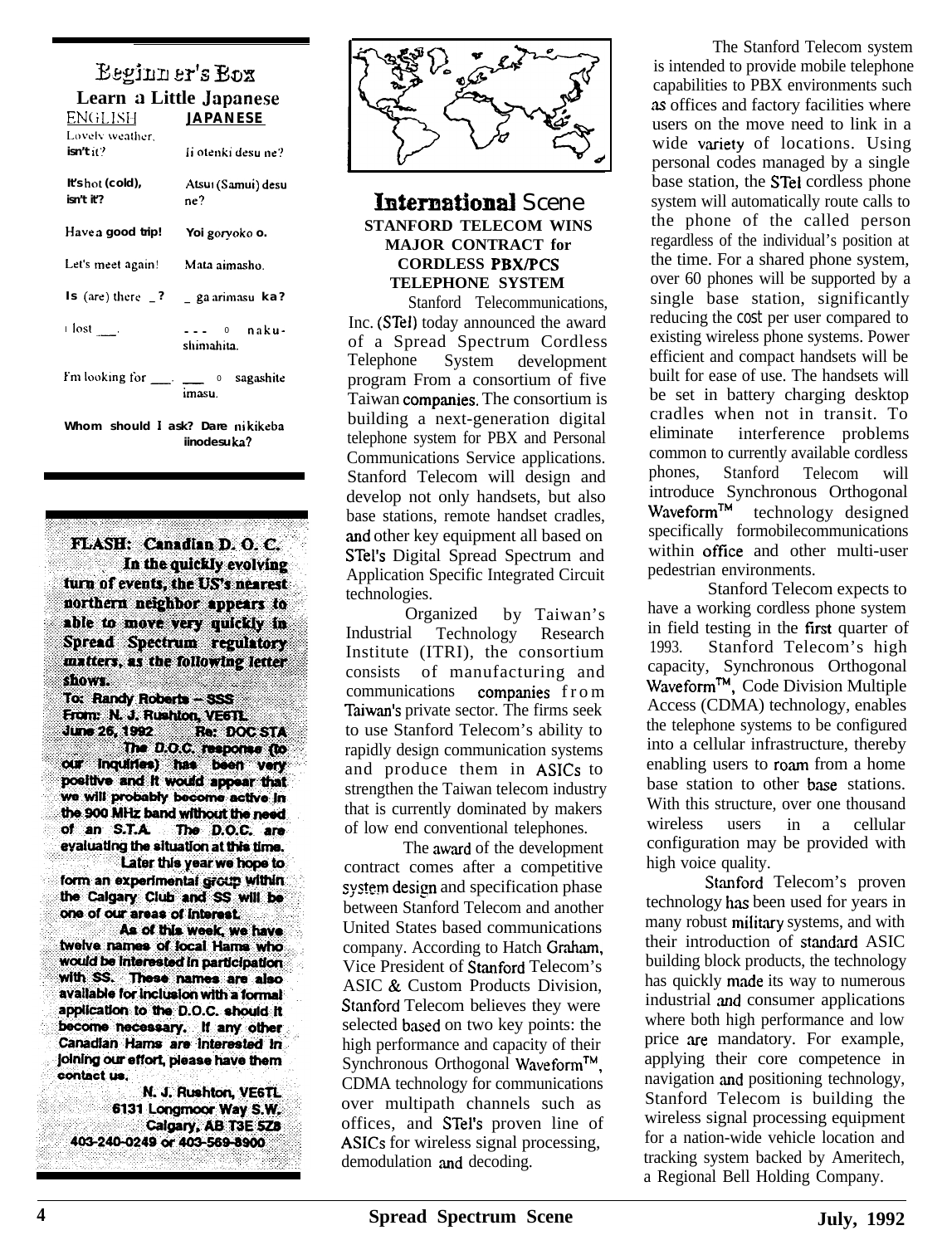# **DSP for Spread Spectrum by Matthew Johnson**

In my previous column, I gave a preview of the "Basic All-purpose Digital Signal Processor." Before I completely describe it, I should explain that my reason for doing so is NOT that you will often see a device with this architechture, but that this BADSP clearly illustrates the fundamental issues that must be addressed in any DSP application. More importantly, the BADSP shows the fundamental **equivalence** of the digital signal to the original analog signal (under certain broad conditions I will spell out).

So what is the BADSP'! It consists of the blocks in figure 1. This chain of blocks accept an analog input (usually a voltage varying with time), prepares it for the number cruncher, crunches, and finally produces an analog output.

If the number cruncher does nothing but pass through the number received, I have an expensive replacement for a piece of wire or transmission line! But the fact that it can replace the transmission lineis more interesting than actually using it to do so, since it shows that whatever information is in the analog input is still present in the digitized signal. Thus once I choose a digitizer, anti-alias filter and reconstruction filter, that preserves the information, I can focus my attention on the number cruncher, confident that there really is a way to extract the desired information from the stream of numbers flowing from the digitizer.

So what are al1 these blocks'? The inner two are pretty obvious, but the other two require some background, especially the first, the Anti-Abasing Filter. This prevents "aliaing", a peculiar phenomenon of the DSP world. To explain aliasing I must digress to explain how digitizing is viewed as a convolution, and invoke (without proof) a theorm from functional analysis.

Strictly speaking, digitizing consists of two seperate operations. line and<br>
nuantization. Fortunate if I quantization. Fortuna! if I



quantize to enough levels, I can model quantization as additive noise, adding it after sampling. By then the quantizing uoise is usually pretty small, so I will come back to it at a later time.

So considering digitizing as sampling with a fixed sample period, consider each sample pulse as an "infmtely high" and "infinitesimally wide" curve with an area of 1. Then sampling an input signal S(t) over time becomes the convolution' of said signal with a chain of those sample pulses. But by a theorm of functional analysis, this is exactly equivalent to AM modulation of the input spectrum with carriers at **all integer multiples of the sampling<br>frequency.** -- More next month. -- More next month.

' Convolution is the operation that takes as operands the input voltage and the impulse response of a filter and yields 'as output the voltage at the output of said filter.

IFORNIA puter LOWEST PRICES IN THE **USA PC Compatibles - Hardware - Software Accessories UPCOMING NORTHERN CA SHOWS JUNE 27.1992 San Mateo County Expo Center** 2495 S. Delaware, San Mateo **JULY 11. 1992 Oakland Collseum 1.660 h tiegenberger Road. Oakland JULY 18.1992 Santa Clara County FaIrgrounda 344 Tully Road, San Jose JULY 25.1992 San Mateo County Expo Center 2495 S. Delsusre. San Mate0**  $S$  1 .00 OFF with this coupon. **Good for all 01 the above shows.**  $One discount$  perperson. Copies accepted **Regular admlsslon S6.00 All Shows Open 10AM -4PM** Children under 12 FREE

**FOR INFO CALL l-600-633-7220 NEW BBS HOTLINE: 415-340-9370**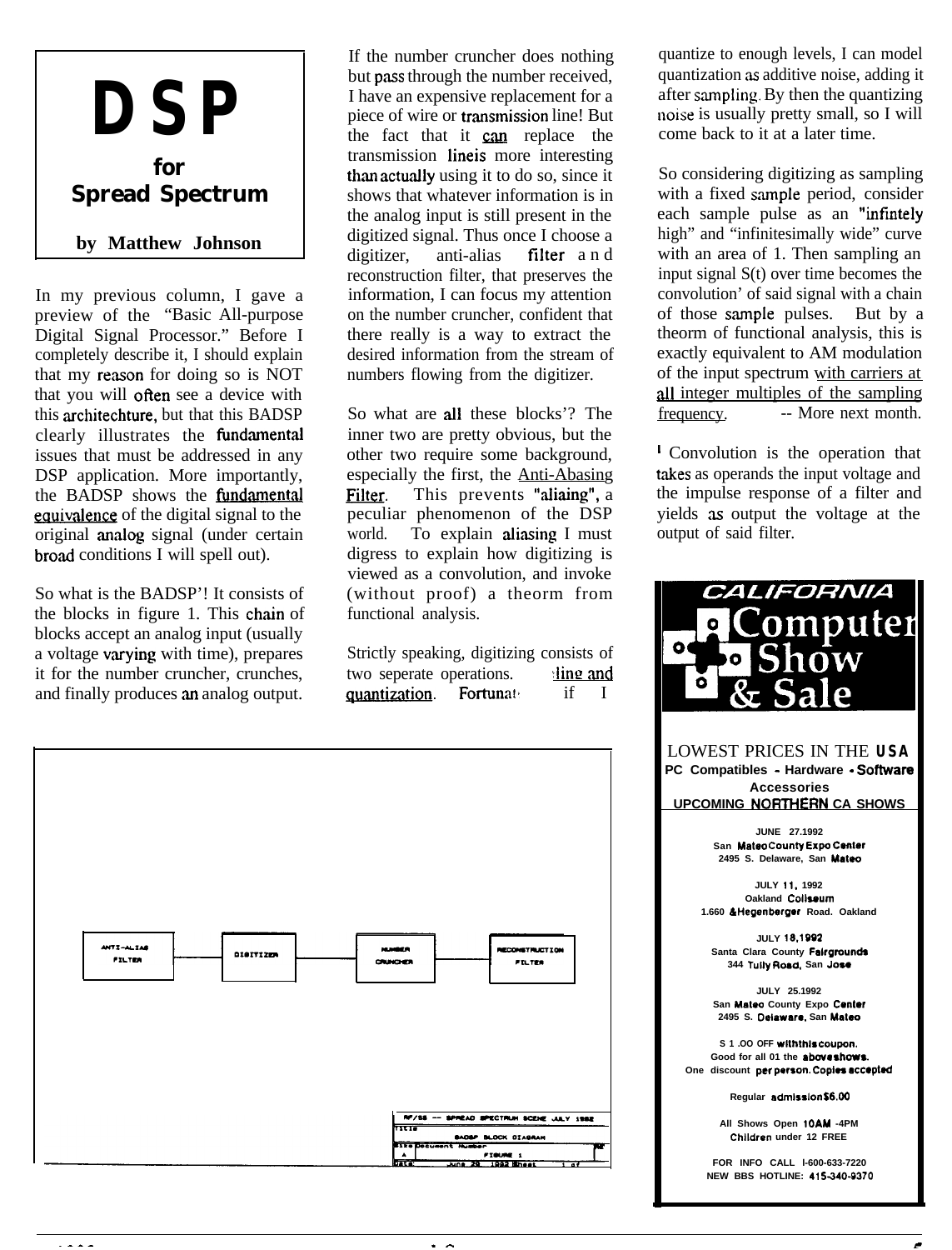# AN ANALOG GPS DATA RECEIVER

B Y Dan Doberstein President, DKD Instruments

SSS welcomes *the opportunity to present Dun* Doherstein 's *mulog GPS receiver. This ideu urticle is intended not to show how to build u GPS receiver, hut to illustrute concepts Dun used in his design. As most readers*  $know, GPS is *nearing full*$ *operational status, hus* 18 *satellites on the air (sometimes) and provides very interesting cupabilities. The price o f comnerciul GPS receivers bus dropped .suhstuntiully in recent yeur.s. But, Dun's GPS receiver is the simplest and most inexpensive upprouch we huve seen yet. While not every home workshop may* be able to *reproduce Dun's GPS receiver.* SSS feels that the design *presented here is a fresh new look at GPS receiver technology und .should be of' interest to ull our reuder.s.*

#### **INTRODUCTION**

**This** paper describes a Global Positioning System (GPS) single channel data receiver using the LI carrier. A brief explanation of the GPS system is provided. The needed details of the GPS signal structure are also covered. GPS uses Spread Spectrum techniques. It is one of the first world wide systems to implement this technology. These techniques will play an ever larger part in tomorrow's communication systems.

### **WHY BUILD AN ANALOG GPS DATA ONLY RECEIVER?**

There are right now many



Figure 1: Simplified Ll Model **(P-code ignored).**

commercially made GPS receivers on the market. A benefit of this design is the fact that it is nearly all **analog**. Many of the commercial receivers digitize the IF and the signal disappears into a black box of digital signal processing. This is great from a cost/performance point of view but not from a intuition and learning point of view. The anaIog approach lends itself more to seeing the various and different trade offs in the design especially in the code tracking loop. And although the position problem is not 'addressed just getting the data is tough! Many of the insights gained through studying this receiver can be applied to other spread spectrum systems.

#### **THE GPS SYSTEM**

GPS is a satellite system that can provide users with time and position information. The satellites transmit satellite position and GPS time information to receivers on the ground or in the air. Orbits are haIf synchronous. Three satellites must be in view to obtain latitude and longitude (if altitude is known). Four must be in view to obtain latitude, longitude and altitude. These two scenarios assume that the user receiver does not know GPS time. If position is known then GPS time can be obtained. This information will be available globally.

#### twenty four hours a day. **GPS SIGNAL STRUCTURE**

The GPS signal uses two carriers L1 and L2. Ll is at 1575.42 mhz. L2 is at 1227.6 mhz. Both carriers have data information on them. This receiver ignores the  $L2$  signal and only the  $L1$ signal is used. Figure 1 is a simplified model of the satellite LI generator. The carrier is bi-phase modulated with a 1023 bit, 1.023 Mhz pseudo random sequence. The data is also bi-phased modulated onto the carrier at a 50Hz rate. In 'addition the (P-code) EXOR  $(data)$  stream is phase modulating the carrier. This modulation can be ignored. All clocks are synchronous.

#### **REQUIREMENTS FOR RECEIVING THE GPS Ll SIGNAL**

The combination of the spreading code, high doppler and low received signal power force any GPS receiver to track the code and the doppler SIMULTANEOUSLY. The doppler has a range of about  $+/- 7$  Khz. The low received power level forces a marrow IF bandwidth in addition to **a** good LNA to achieve tolerable signaI to noise ratios which in turn forces the receiver to have some sort of doppler tracker. Doing all these tasks is what makes the GPS receiver a real challenge.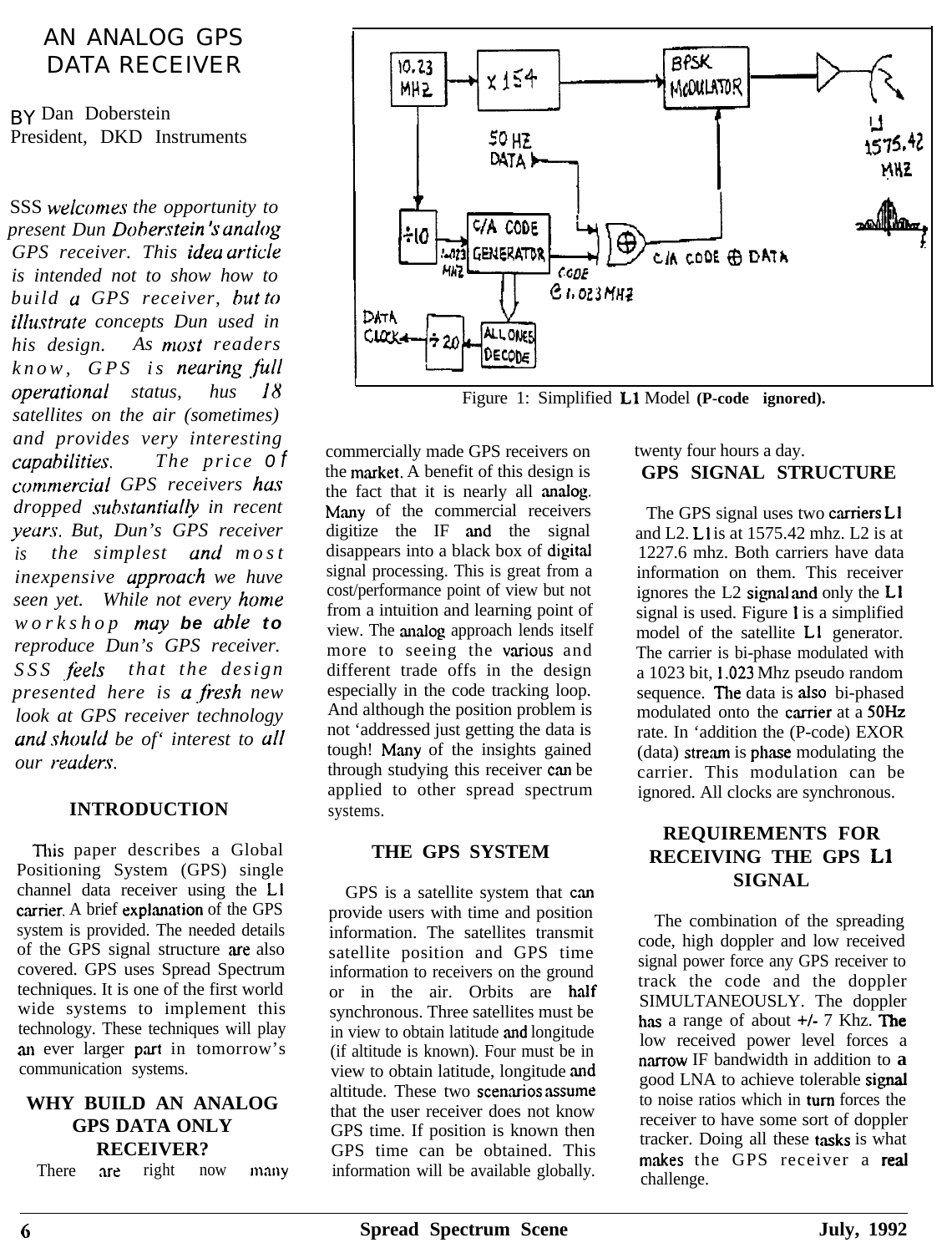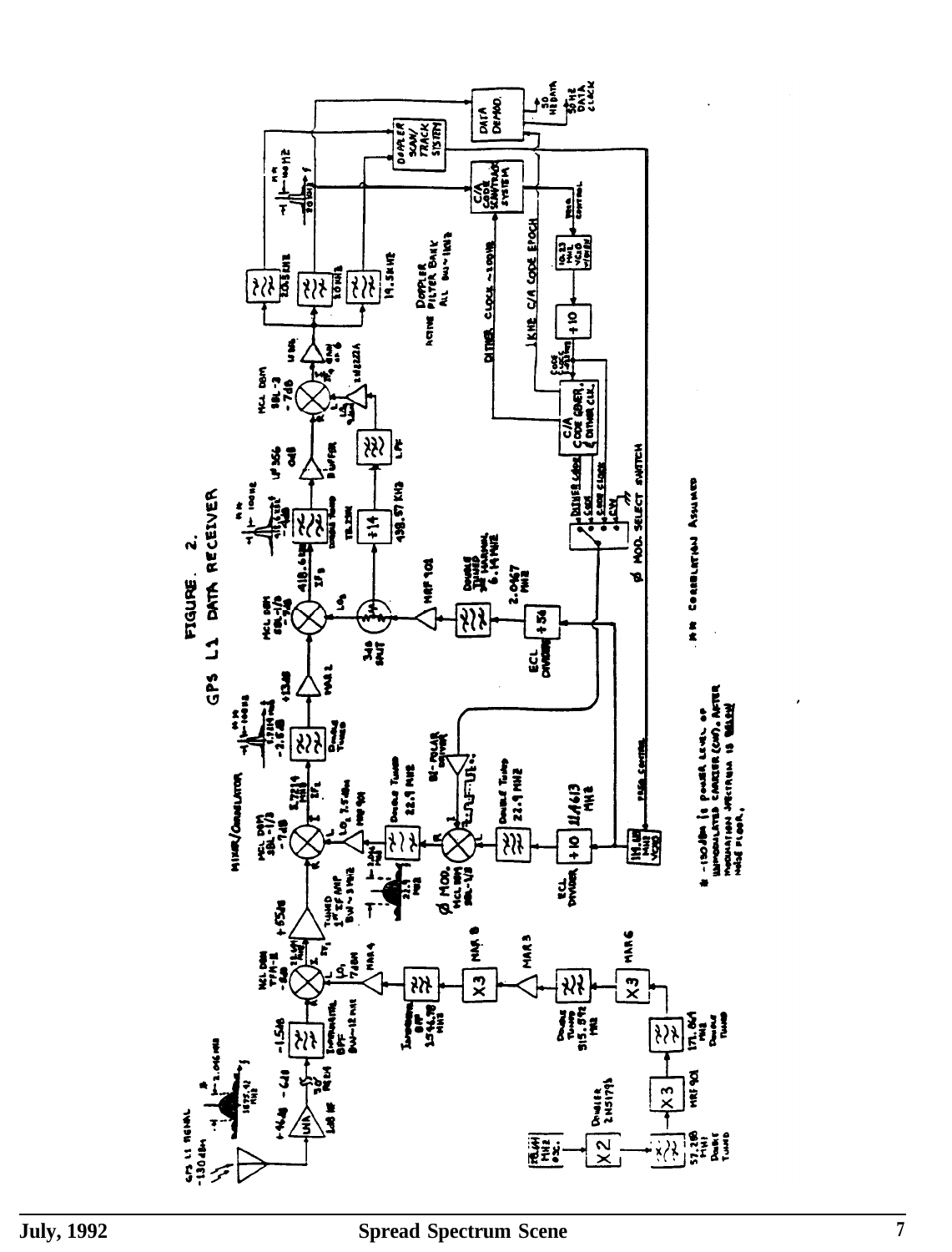The minimum received power at the earths surface is -130dbm for a 0 db gain antenna. The satellite sends this out RH circular polarized. Due to the spreading of the C/A code the LI signal is BELOW the noise floor of the receiver. It can only be seen if the receiver has a copy of the C/A code to raise it "out of the mud" of the receiver noise. This process is called correlation and is at the heart of GPS receivers.

### **AN Ll DATA RECEIVER**

Figure 2 shows a block diagram of the receiver. Some representative spectrums are shown at various points. The L<sub>1</sub> signal is received using a quadrafilar circularly polarize antenna. The signal then enters a LNA. From here the signal goes through 60 feet of RG-214 to the crystal down converter. After some amplification the received signal arrives at the Mixer/Correlator. This is just a DBM used in a slightly different way to achieve the 2nd IF of 5.7288 Mhz. The only difference from conventional down conversion here is

that the 2nd LO is phase modulated by the receivers own C/A code generator. This is where the C/A code is removed. If the receiver generated code is lined up with the code from the satellite then the 2nd IF will be present otherwise the receiver sees only noise. Assuming the codes are locked the 2nd IF spectrum is as shown. All the LO's for the 2nd 3rd and 4th IFs are generated by division of the 114.613 Mhz VCXO. The VCXO is needed here to compensate for doppler and is controlled by the Doppler Scan/Track  $circuitry.$  From the 2nd IF the signal goes through two more IF's to the final IF of 20 khz. This low IF is chosen so that active BPF's can be used to achieve the narrow 1 Khz bandwidths needed. At this point the signal splits three ways into the blocks Tau-Dither code tracker, Doppler Scan/Track and Data demodulator. The Phase Modulation select switch is used for providing different signals to the phase modulator for the 2nd IF LO. All except the Code w/Dither position are used for testing only.

You might be wondering **where the** AGC is in this design.



**Figure 3: Block Diagram C/A Code Scan/Track System**

There isn't any. The receiver runs wide open. AGC is a problem due to the C/A code spreading. To have AGC it would have to become active AFTER the Ll signal is correlated which means that a switching scheme would be needed. This is not that difficult but its probably better  $\text{left}$  to a computer todecide on AGC levels. The receiver works without it so why not?

#### **IF SELECTION**

The IF's as implemented in this design are less than optimum. The choice of the 28Mhz 1st IF was based primarily on existing designs for the ham band at 1.3 Ghz which used a 28Mhz 1st IF. If any of the 28.644 LO makes it through the multiplier chain ('and some does) it will appear in the 28.644 Mhz IF. This is not as bad as it would first appear. The high gain of the **preamp** helps here as does the C/A code which will reduce any CW by about 35 db. In many ways the choice the 28.644 Mhz IF was a bad one, but the design still worked and that is what counts!

## **OPERATION OF THE TAU-DITHER C/A CODE SCAN/TRACK SYSTEM**

Figure 3 shows the block diagram of this system. The purpose of this system is to search for  $C/A$  code alignment and once found keep it there. Both functions are implemented by controlling the code clock frequency via the 10.23 Mhz VCXO. This code clock VCXO is driven either by a constant voltage for Scan or a varying voltage for Track. An analog switch chooses between the two. When theswitch is in Track position the system is said to be "closed loop". When in the Scan position the system is "open loop". Various waveforms and spectrums are shown accompanying the block diagram of figure 3. Some waveforms are open loop while others are close loop. The open loop waveforms are marked with an 'asterisk.

In order to understand closed loop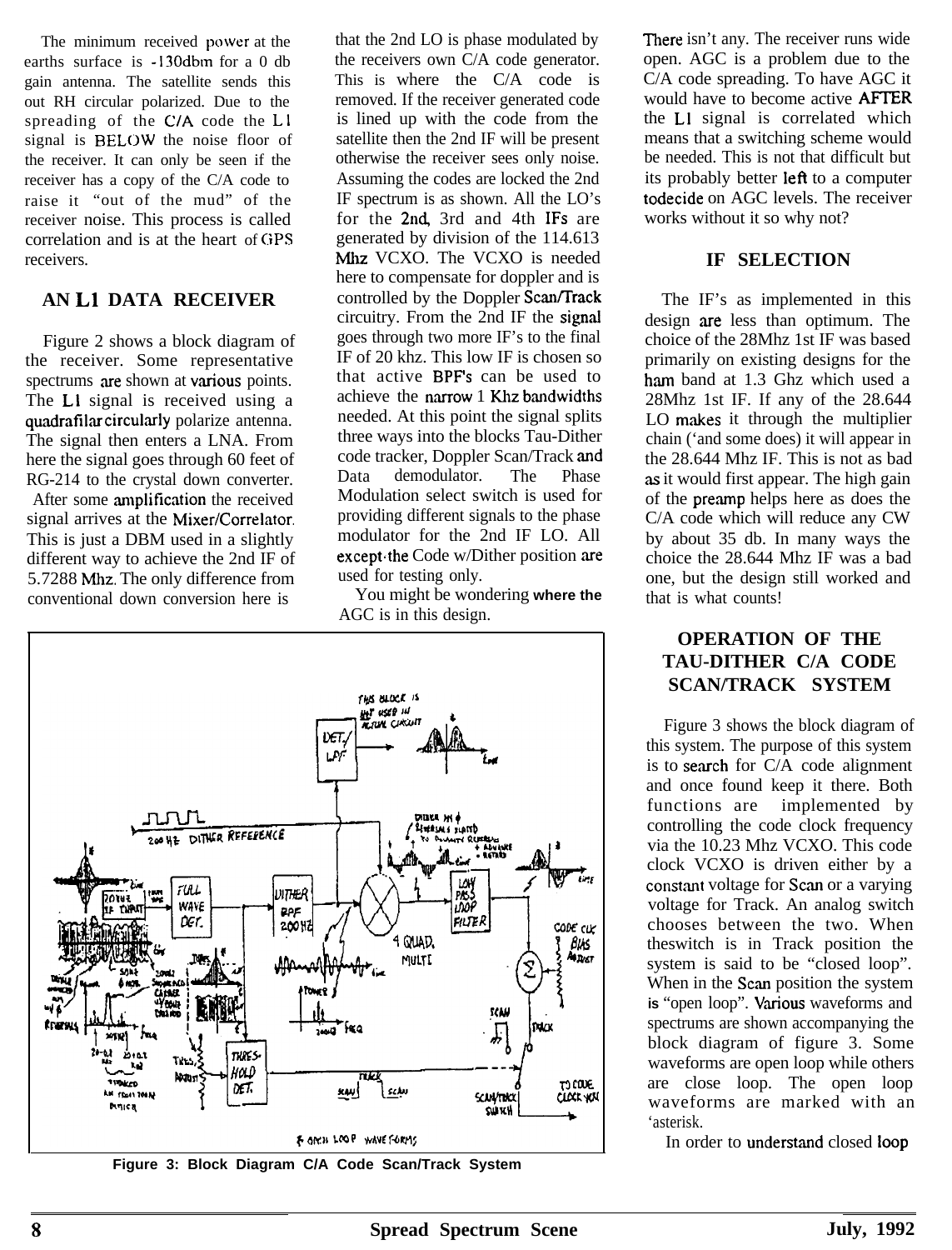operation it is first necessary to understand open loop operation. In the open loop mode the code clock VCXO is held at a constant frequency offset from 1.023 Mhz, the zero doppler code rate. This frequency difference, about 10 Hz, causes the receiver generated code to "slip" by the code on the LI signal. The time it takes for the two 1023 bit codes to make a complete pass is N/DF seconds; where  $N = 1023$ and DF= 1 Ohz the frequency difference between the two code clocks.

Ignoring the effect of the Dither for now lets look at what occurs as the two codes slide by each other. As the two codes slip they will come to point where they "correlate". Correlation is when the two codes are within two chips of alignment. As correlation occurs the 20 Khz IF will start to appear at the output of the BPF. Before correlation the output of the BPF is just noise. The 20 Khz IF doesn't appear all at once, rather it builds in 'amplitude reaching a peak when the two codes are in perfect alignment. As the two codes continue to slip the 20 Khz IF 'amplitude decreases until we are back to our noise output from the BPF. This process gives rise to the characteristic triangular shaped correlation pulse at the output of the Full Wave Detector. The width of this pulse is given by 2/DF, where DF is defined as above.

Now lets look at the effect of the Tau-Dither. Tau dither is used to generate a voltage that can be applied to the code clock VCXO as to keep the codes in "lock". It does this by determining which side of the correlation pulse the receiver generated code is on and how far it is from the penk point. If we know which side of the correlation pulse we are on we can determine if the receiver generated code should be advanced or retarded with respect to the received code. Knowing how far off we are tells us "how much" we need to move the code.

This information is generated by "dithering", or switching, between two versions of the receiver generated code. One version is delayed the other is not. The delay uskd here is about l/2 microsecond or i/2 chip. As the two codes slip through correlation the

dither switching induces AM on the 2OKhz IF. The frequency of the AM is the same as dither clock frequency. The 'amplitude of this AM increases to a maximum and then decreases to zero when the codes are in alignment. As the two codes continue to slip it again grows 'and diminishes to zero as we pass the correlation point. This "double hump" waveform can be generated by detecting the output of the dither BPE This is shown in the block diagram but it is not used or needed in the actual circuit. At the midpoint of the double hump, at code alignment, the induced AM goes through a 180 degree phase shift. The phase shift contains the advance/retard information while the amplitude of the AM contains the "how far" information. The AM and its 180 degree phase shift at code alignment is caused by the triangular shape of the correlation pulse. In short the dithering of the code induces AM on the received carrier whose phase carriers the advance/retard information and the 'amplitude carriers the "how much" information.

The dither induced AM is "picked off" the full wave detected 20 Khz IF with a BPF tuned to the dithering frequency. The dither AM is now multiplied by the dither clock reference. This recovers both the phase and amplitude information simultaneously. The output of the multiplier is lowpass filtered to give the "discriminator" error output. The 180 degree phase change causes a polarity reversal which produces the "S" shape discriminator output. We now have voltage whose polarity tells us whether to advance or retard our code and whose amplitude tells how much.

The low pass filter after the multiplier serves the same purpose as the loop filter in the more familiar phase locked loop. Much of the analysis of the code loop can be done using the tools from phase locked loops with slight modifications.

Closed Loop Operation is initiated when correlation occurs. The carrier detector senses the presence of the 20khz IF and flips the switch from Scan to Track. The code clock VCXO is now being controlled by the error voltage from the discriminator. The

discriminator voltage constantly "pushes" the receiver code in the proper direction so as to keep the two codes in lock. When the discriminator output is positive the code should be advanced, or lower the VCXO frequency. Just the opposite for negative voltages. In this manner the code clock VCXO is frequency modulated to keep the codes in alignment.

Getting a feel for the code scan/track process is best done with the aid of a Ll simulator. With the simulator the LI code and the receiver code can be displayed on a two channel scope. By triggering on either the Ll or receivers code epoch that code can be made to "stand still" on the scope. The other code will move across the screen in the direction determined by the sign of the frequency difference and at the rate determined by the magnitude of the frequency difference. If the loop is held open all the open loop waveforms can be observed as the two codes slide through correlation.

If we allow the scan/track switch to operate we can observe the transient and steady state behavior of the code track process. In steady state the tracking jitter can be seen and measured. Seeing the movement and dynamic properties of the scan/track system on a scope is hard to beat for getting a handle on this tricky problem.

It is easy to get confused with all the bi-phase modulation processes in this receiver. Remember there are three distinct biphase modulation processes; Code, Data and the Dither induced AM is itself bi-phase modulated via the correlation triangle. Each one is independent of the other so there is no interaction between the receiver circuits that operate on these modulations. See page 18 for more information about Dan and DKD's instruments.

Leok for the conclusion of this excellant article in the August issue! Dan has made reprints of his original article (over 30 pages) available for early \$12.00 postpaid. Contact: DKD Instruments  $(805)$   $$81-5771$ :::. . . . .:.,.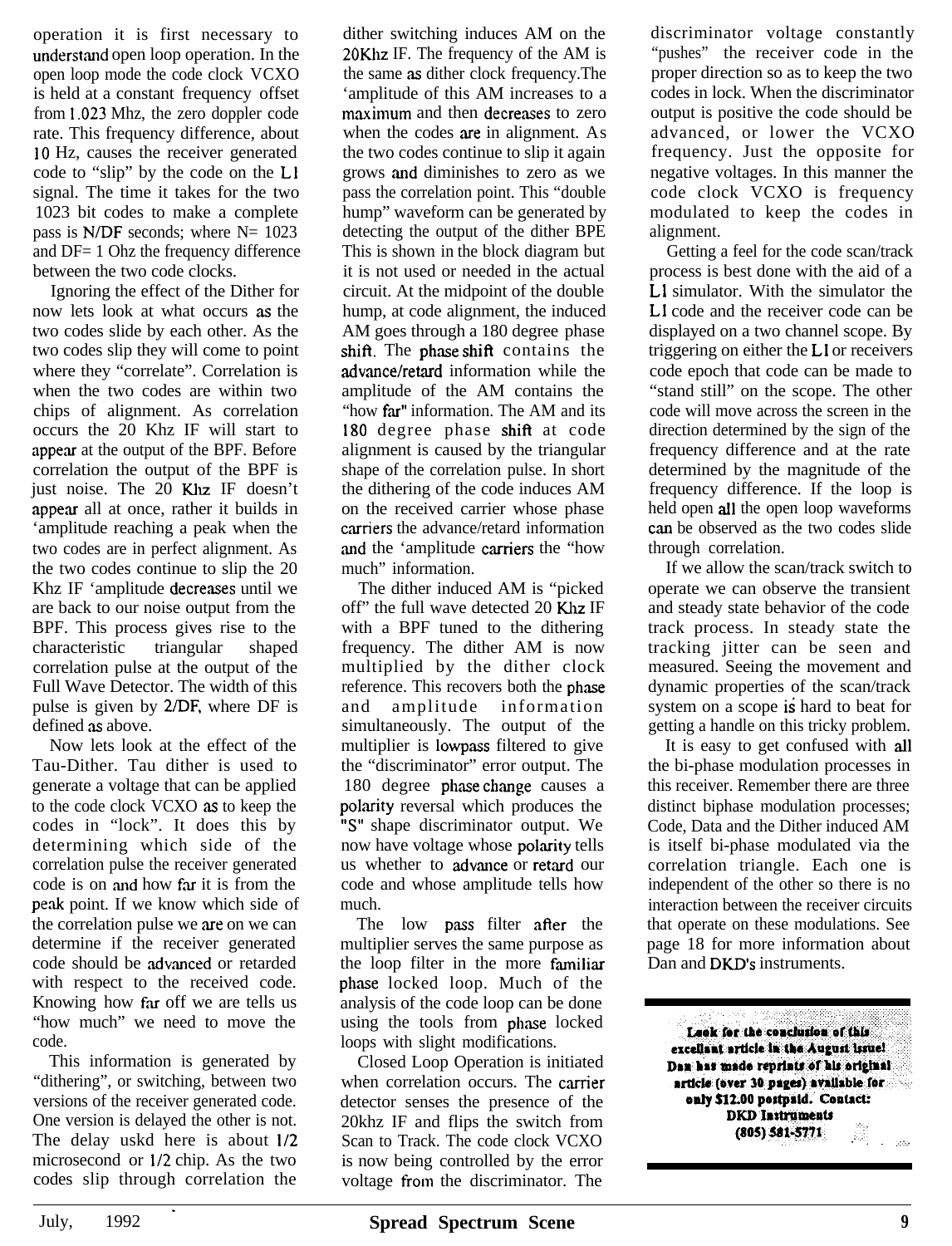# **Build The STA-1 Transceiver, Part 2**

*Lust month we begun this series on construction of a simple Spreud Spectrum transceiver .for use under the new Spread Spectrum STA from the FCC. In the June, 1992 SSS we presented the pros and cons of a basic design using transmitted reference direct sequence spread spectrum (TRDSSS). A block diugram level discussian was presented and the ideu that others may want to duplicate this design wus presented.*

*This month we cover the TRDSSS transmitter cir-* *cuitry. Complete schemutics ure given for the transmitter as is u new and improved trunsmitter block diagrum.*

During breadboarding of the STA-1 transmitter (TX) circuitry it became apparent that the initial Tx block diagram was a little more expensive to produce than we had hoped. The original Tx block diagram shown in June's SSS, used separate PLL frequency synthesizers to generate the tmnsmit carriers for each TRDSSS channel. This approach results in a single crystal, coherent design which has some very interesting features -- but it is **not** the simplest design approach that provides useful results. Some readers may still want to pursue the original design because the carrier spacing and actual carrier frequencies

are fully programmable, providing enhanced flexibility.

Figure 1. below is the revised block diagram of the simplified STA-1 Tx circuitry. The two PLL synthesizers are replaced by two crystal oscillators. One oscillator is voltage tunable over  $+/-1$  to 2 kHz to provide analog FM capability for voice ID'ing. The other oscillator is a straight fixed frequency crystal oscillator. Both oscillators run at l/3 of the output frequency and are based on an HC speed '04, TTL hex inverter design. Thus, each crystal oscillator's output is rich in odd frequency harmonics in their outputs. A simple two pole **bandpass** filter on each output can be used to select the third harmonic (the TX carrier output) frequency for later processing. Most of the rest of this new design is identical to that shown in June.

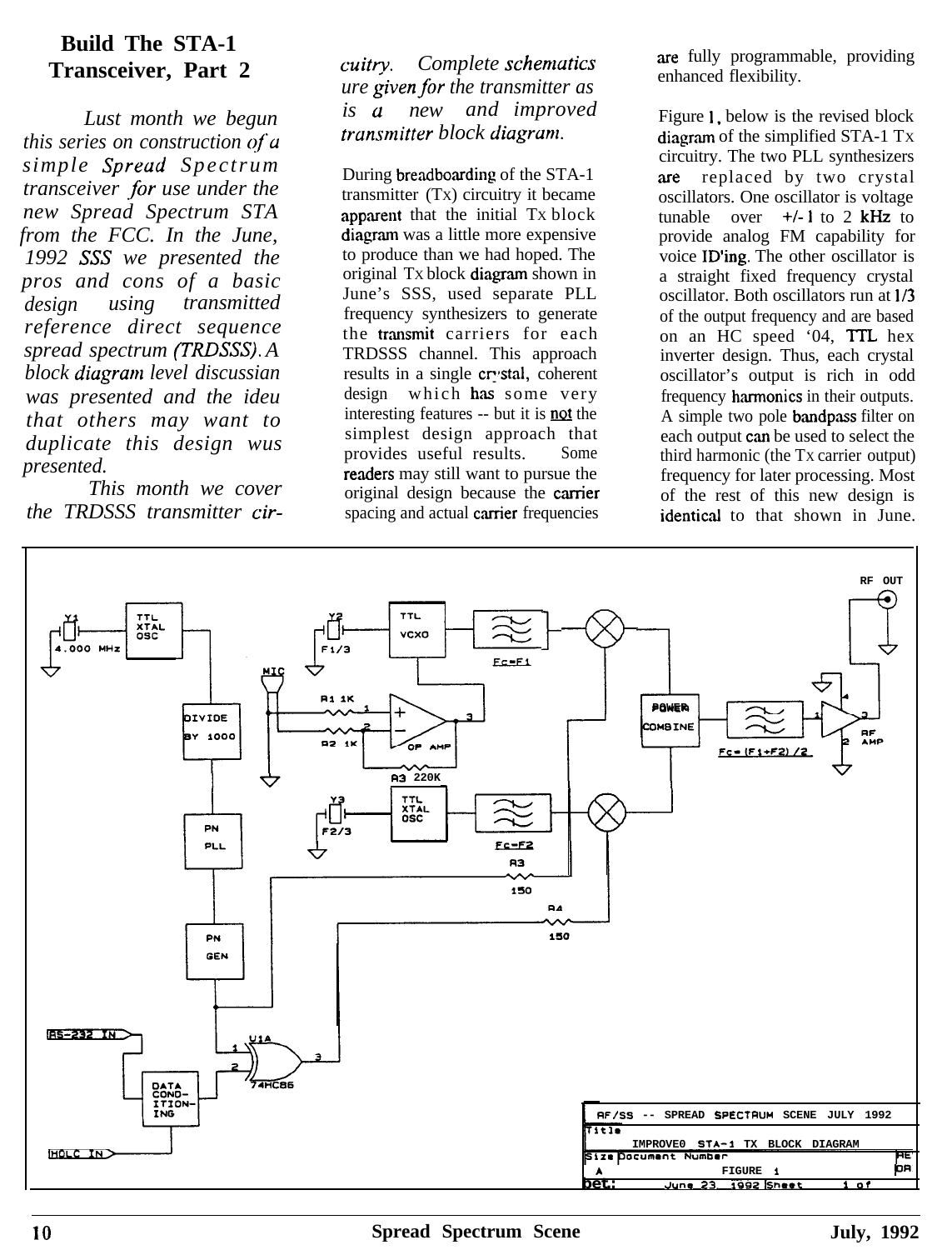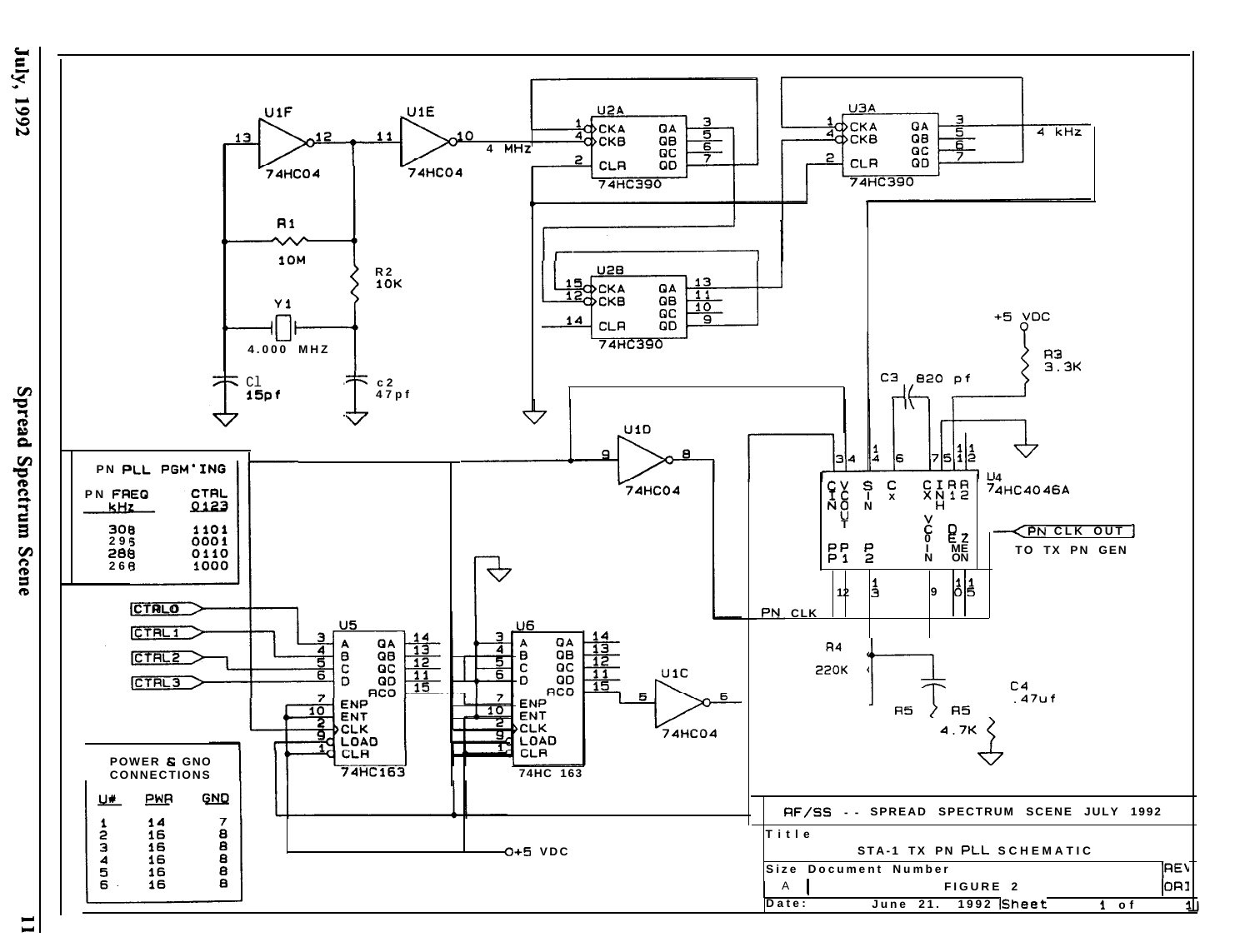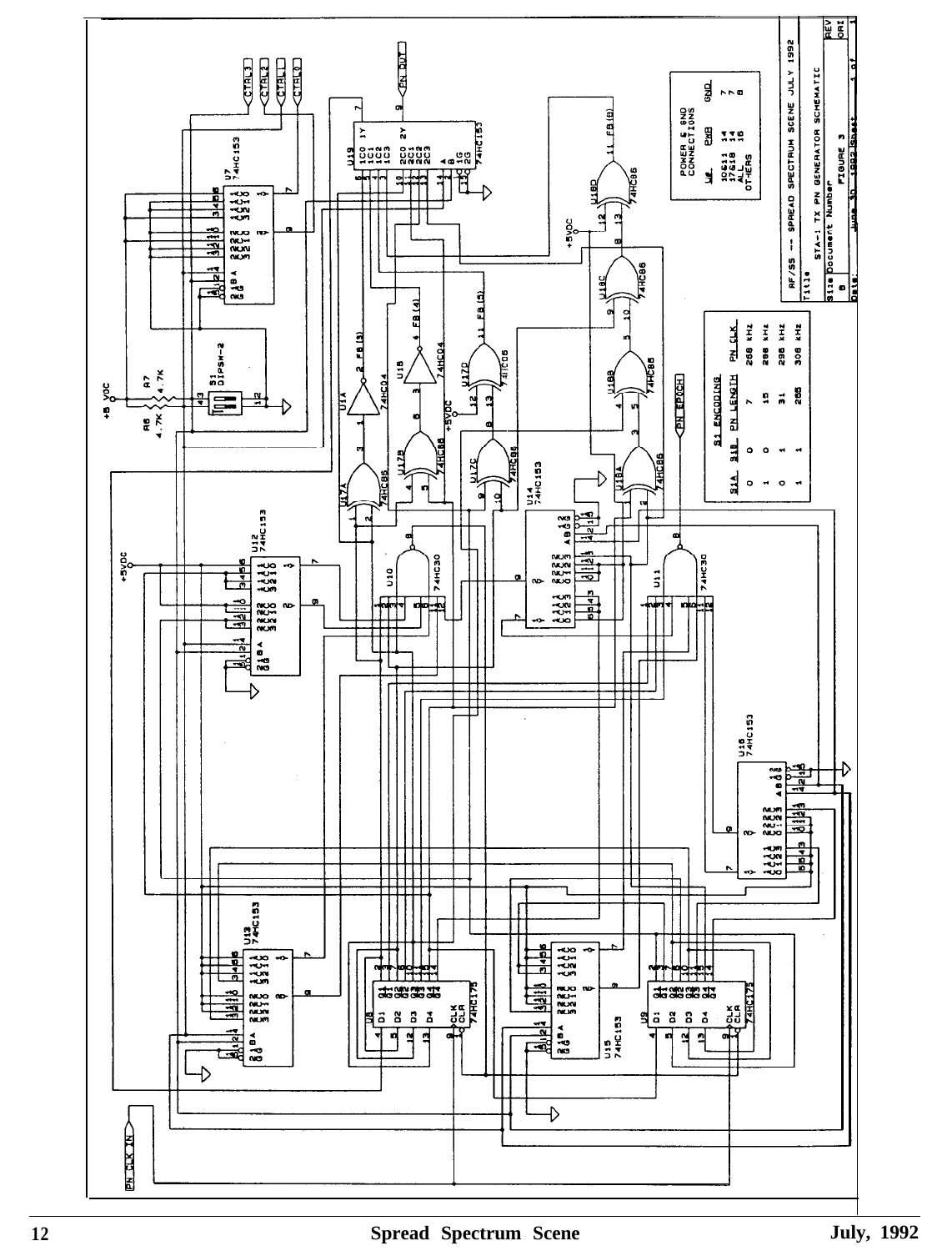The only other difference is that the reference frequency divider chain for the logic uses a 4.000 MHz AT cut quartz crystal oscillator, instead of the 24 MHz design shown in June. By the way, how many of you noticed the error that showed a 1/8 divider instead of the required l/6 divider in last month's block diagram? Sorry, about that -- but it's only academic now, isn't it?

The complete schematic for the TX PN PLL clock generator and digital frequency divider chain is shown on page 11, in figure 2. The Tx PN generator circuit schematic is shown on page 12, opposite, in figure 3. This B sized schematic was reduced for publication -- I hope it is still readable.

Figure 4, below, shows the schematic of most of the **remaining** Tx circuitry. Some of the Transmit / Receive switching circuitrv. common power supply regulators and miscellaneous common circuits will appear in future installments of this series.

The new TX design sacrifices some of the flexibility of fully programmable frequencies in each TRDSSS carrier for simpler, more inexpensive circuitry. The basic function and theory of operation of both the old and new designs are very similar, however. The essential double tone set of carriers are generated at the TX output frequencies, then one tone is BPSK modulated with PN only. The other tone is BPSK modulated with the product (PN EXOR DATA). The two modulated signals are linearly summed in a resistive power combiner and then **bandpass** filtered and amplified to the proper level for subsequent transmission. Bear in mind that after the two modulated signals are combined and filtered, all amplification must be done by linear, class A or AB. amplifiers. If you try to use class C type amplification, any bandpass filtering

benefit (like keeping the signal in the assigned Ham band) is wiped out. Further, non-linear amplification creates Intermodulation and other twotone distortion products that just waste precious transmit power.

Please write if you need more detailed information on the TX section. Next month we will present the complete receive (Rx) circuitry. The final installment in this series, in the SSS September issue will tie all the loose ends together, show the circuit board layouts and announce price and availability of the STA-I kits. In the meantime, some of you may want to breadboard or test some of the circuit concepts and the circuits presented so far -- go to it! Please let us know how you progress and inform us of any changes you'd like to see. We want this to be a group effort  $-$  we need your feedback! Enjoy and don't forget to send off those forms, published in June SSS, to Bob Buaas, K6KGS.

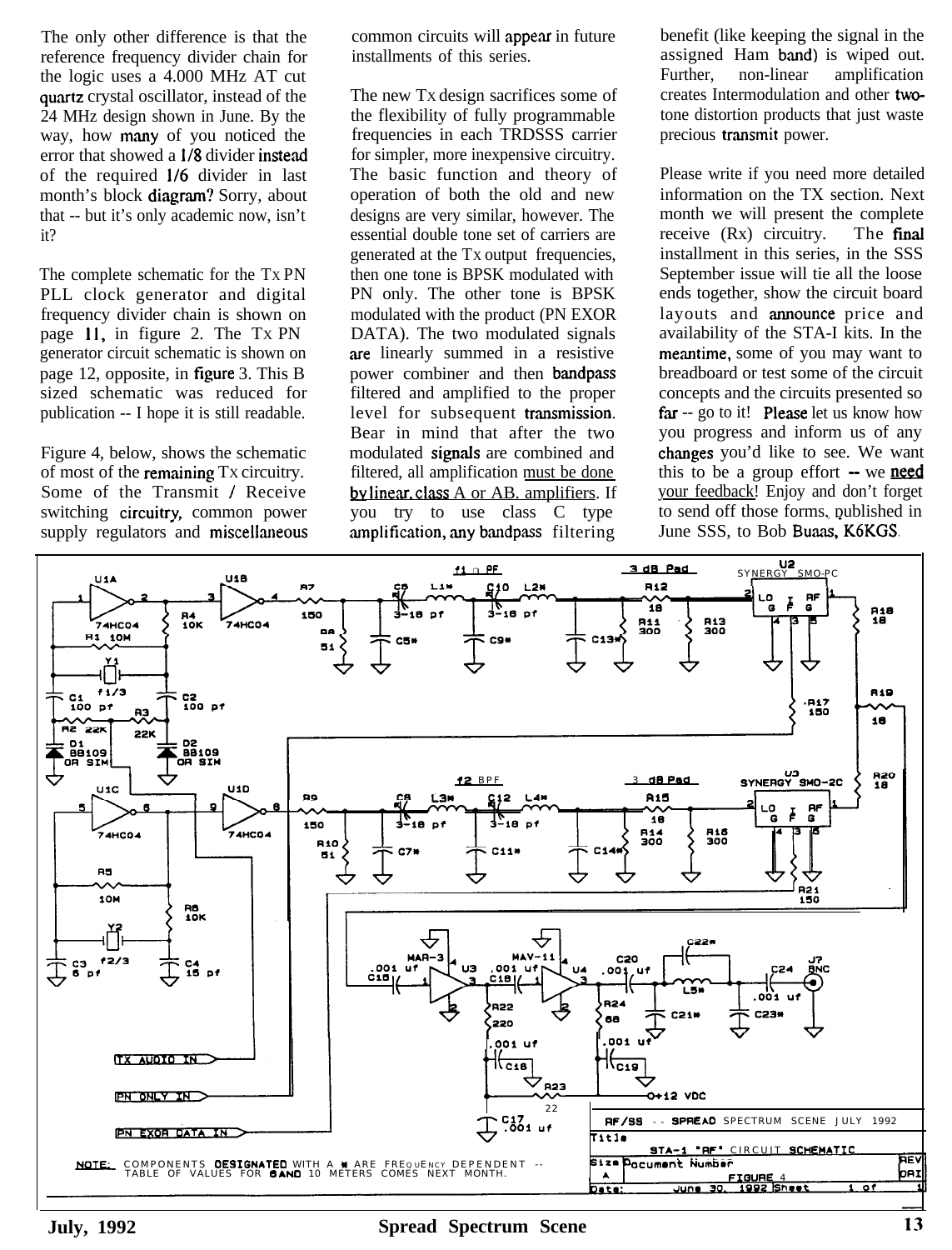## **Introduction to Spread Spectrum Part 3**

by Randy Roberts

### *Chapter 2 - Why Spreud Spectrum?*

The previous chapter presented highlights of the most commonly used forms of spread spectrum. The first chapter also gave some brief reasons for using spread spectrum in several different communications and navigation applications. This chapter will concentrate on why spread spectrum is used, it's benefits and it's advantages. We will also discuss drawbacks and disadvantages of spread spectrum other than the complexity and cost issues involved in providing spread spectrum.

Spread spectrum signals, by their very nature are more expensive to generate than marrow band signals. Spread spectrum receivers are also more expensive than their narrowband counterparts -- because of the special synchronization requirements of SS signals. These are "inherent" to the use of spread spectrum and are part of the trade off required to decide if SS is even needed in a **particular** application.

The focus of this chapter is the "technical" strengths and weaknesses of spread spectrum, in genera!. More specifically, we will present several application case studies and examine their relative technical merits. This approach to 'answering why spread spectrum, will thus provide the reader with an introduction to some of the existing SS systems.

#### **SPREAD SPECTRUM SYSTEMS UTILIZE DIGITAL SIGNAL PROCESSING EFFICIENTLY**

Most, but not a!!, spread spectrum systems utilize digital signal processing techniques. While not a seemingly strong advantage, the ability to replace temperature dependent. aging prone. and tight tolerance analog signal processing components with inexpensive mass producible digital circuitry like custom ASICs (Application Specific Integrated Circuits) or custom LSI (Large Scale Integration) chips is a strong economic factor today.

#### **SPREAD SPECTRUM SYSTEMS PROVIDE INHERENT MESSAGE PRlVACY**

Spread spectrum waveforms can be designed with any degree of privacy or<br>security desired. In fact, spread security desired. spectrum signals can be made cryptograpllically secure, if you work for the right government agency. Commercial and industrial applications make use of this feature of spread spectrum systems because business communications often has a monetary, time value to it. In other words, a user of an in-building spread spectrum wireless LAN (Local Area Network) may not want his competitor next door overhearing or eavesdropping on his next year's business plans. Even the simplest commercial spread spectrum systems can deny access to casual listeners with "Radio Shack" scanners.

#### **SPREAD SPECTRUM SYSTEMS ALLOW USERS TO OPERATE UNDER FCC PART 15.247 RULES WITHOUT LICENSES**

This non-technical reason seems to be the most important reason to use spread spectrum commercially today. The FCC, who regulates the frequency spectrum in the United States, has chosen to allow low power un-licensed operation of spread spectrum equipment in several of the so called Industrial, Scientific and Medical frequency bands. The 1992 assignments include 9 15, 2450 and 5500 MHz frequency ranges. SeveraI legislative and FCC rule making moves 'are in process at the time this book was in preparation that may allow spread spectrum to be used for wireless<br>LAN and **PCN/PCS** (Personal) PCN/PCS (Persona! Communication Network / Persona! Communication System) systems near I.9 GHz. Next month we present more of chapter 2.

# Beginner's Box

**Services & Resources**

l **Elcctro Service Corporation 2 Davis Drive P. 0. Box 128 Belmont, CA 94002 Phone: 41 S-592-511 1 FAX: 415-592-6052**

*Testing and Consulting for Regula'roty Approvals* **Contact: Mr. Peter Liljequist**

l **Haystack Systems 1022 Greenwich Street San Francisco, CA 94133 Phone: 415-441-4891** *Specializing in Affordable Customized Software Development* **Contact: Mr. Robert J. Lumlcy**

l **Telergy Systems 350 Sharon Park Drive Suite T-14 Menlo Park, CA 94025 Phone: 415-854-2688 New** *technical endeavors - new ventures - new products marketing - business plans and presentations.* **Contact: Mr. Robert DiMenna**

l **RF / Spread Spectrum P. 0. Box 2199 El Granada, CA 9401X-2199 Phone: 415-726-6849** *Spread Spectrum New Product Development -- RF/ Microwave Analog % Digital System Integration -- Consulting* **CAE/CAD** Training *ConceptuaUAnalytical Tradeojj..* **Contact: Mr. Randy Roberts**

WANT TO BE LISTED HERE? CONTACT SSS.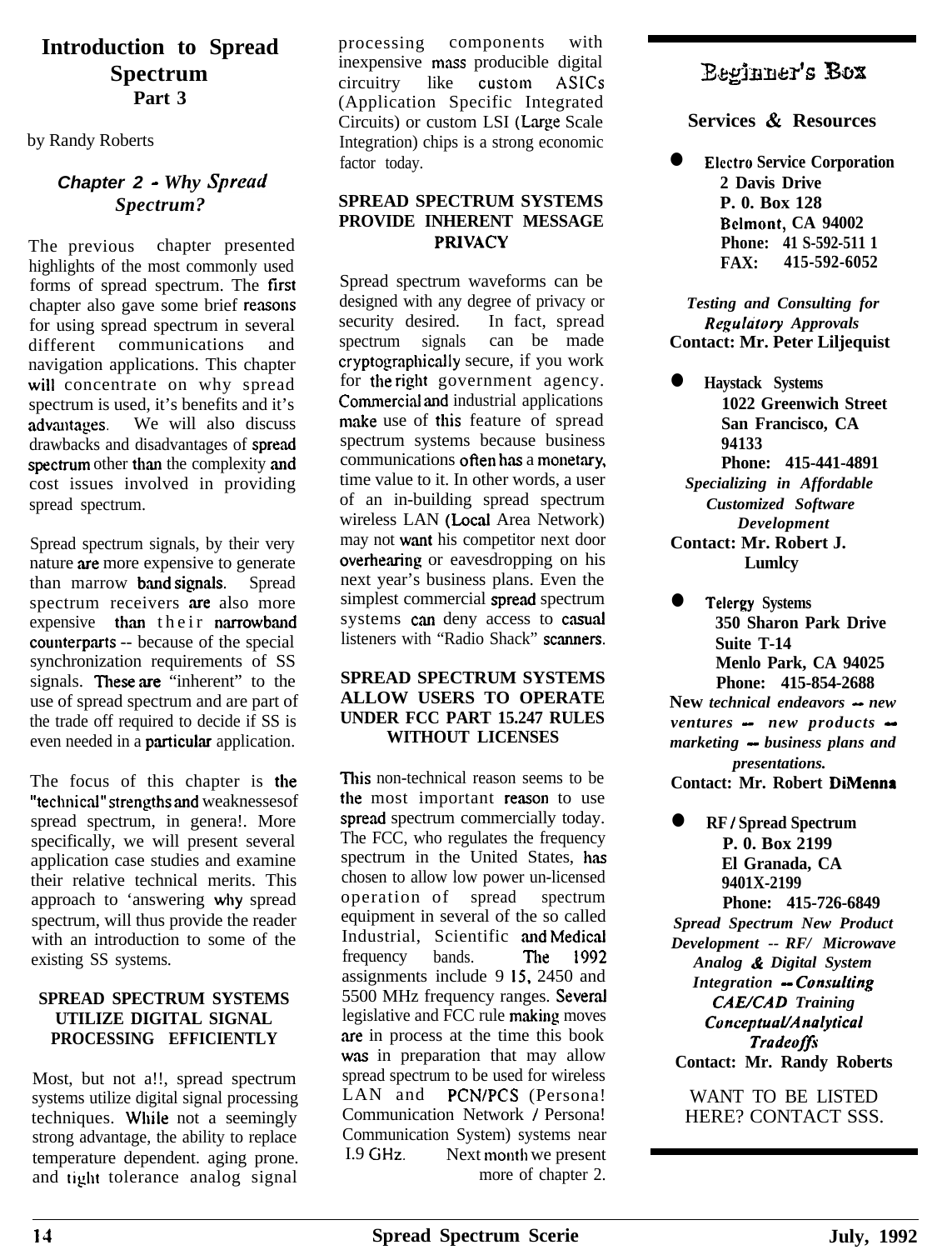#### Editorial from page 3

used government frequency allocations, sould be auctioned off to Apple, IBM, the Baby Bells, the WINForum companies, or whoever? This auction could give them new spectrum monopolies so they can gouge us with expensive charges for access to **our** airwaves (like they do in Celluhar Telephone).

This magazine is, after all, devoted to the advancement of the Art 'and Science of Spread Spectrum. We do need industry to move out, develop new products, new services and make a few bucks. All of these things we encourage. All of these things are good for the country and if done competively are good for our economy.

What we are against is the blind seeming direction that S. B. 218 is now taking. We join with the ARRL, who represents 500,000 amateur radio operators in this country, in opposition to S. B. 218 as it now stands. We join with FCC Spectrum Reserve NRPM cornmentors, the Utilities Telecommunications Council  $(UTC)$ ; the Association of American Railroads (AAR); the Public Power Council; the American Public Power Association (APPA); the NationaI Rural Electric Cooperative Association; and the US Energy Department in opposition to S. B. 2 18 until it is better thought out and has had full public hearings, a reasonable comment period on pending FCC rulemakings and until our elected representatives and paid civil servants wake up and see who pays them.

To be completely fair, I guess I should offer some constructive answer or alternative to the government's latest goodie: S. B. 2 18. In this spirit let me first admit that some very tough choices are necessary in this arena -- there are no clear, clean "optimum" alternatives available that can please everyone. Until this country is fully cabled with a wide band fiber optic network, we probably need more and better use of the RF spectrum.

I think a slower going approach, where more short term experimental licenses are granted by the FCC is in order -- not wholesale,

See More Editorial page 16



#### by Tom Diskin

In this issue of *Spread Spectrum Scene we will embark on a* new area of technical applications, "TechnicaI Trends in Education". In this column, I will report to you on new developments in the education arena, and particularly those which involve the use of high technology and spread spectrum communications techniques. This is a broad and rapidly changing field, so please feel free to contact me if you are aware of developments in the field for which you would like more information.

Technical education is a field which is important to all of us in the electronics industry, because it is an endeavor which allows us to keep abreast of new developments in our areas of expertise, as well as keep us informed of new changes in peripheral fields. We may consider education first as a way of **preparing** ourselves for our profession; however, its overall benefit is probably more in terms of how we use it to "update" our skills and knowledge to encompass new emerging technologies in our segment of the profession. This kind of education, sometimes called "lifelong learning" will probably have a much greater effect on our perfonmance as a professional in a **particular** field than any amount of "formal" or "preparatory" learning we completed before entering the profession .

An area of debate which exists within the field of technical education is the difference between "education" and "training". In the most simplistic way, "training" may be defined as learning which relates to a specific procedure or methodology which may be directly applied to a specific piece of equipment or technique. An example of training might be a session **on** how to set up and use a specific manufacturer's radio equipment in a spread spectrum installation.

"Education", on the other hand is a much more generalistic approach to learning, in that it describes a more generic understanding of concepts and techniques that may then be applied to any number of specific situations. Implied in this definition is the concept of "critical thinking", meaning the ability to apply knowledge to a wide variety of somewhat related scenarios, and judge the best approach to solve a particular problem. An example of education might be a generalistic procedure for installation and operation of any spread spectrum system.

In this column, we will look both at how education is affected by new emerging technologies, as well as how education can help speed public acceptance and understanding of these technologies, For example, we will look at a proposal for a new college course in Spread Spectrum, advantageous both to benefit current students who want to gain some experience in this new field, as well as a retraining course for those currently working in the field who want to update their skills and knowledge to newer technologies. We will also explore how spread spectrum can be introduced in high school (maybe even middle school) programs to introduce young people to the concepts of networking and how RF can be used to greater advantage as a transmission medium.

About the Author: Tom Diskin is a Professor of Electronics at College of San Mateo in San Mateo, California. He holds a BS in Industrial Technology from California Polytechnic State University and an MS in Trade and Industrial Education from Oregon State University. Tom has worked both as an educator on the high school and community college levels, and has also taught for various electronic companies as a trainer, course developer and technical writer.

,.. : Write y, . . . . . ,.. ::.: . . . . . ,.. ,,.,, ..\_::.~.""':'.:.:...::.., :,..,...\_.. .( ;: ,:,,,.' ::, :,.?::.. :. ..:'::.,:>:.:.:.::::.: :;.p:... . . . ,:.:. .\_i... . . :..: :.. .:. . . . . ; .: :,::., . . .... comments or ideas you'd like to share.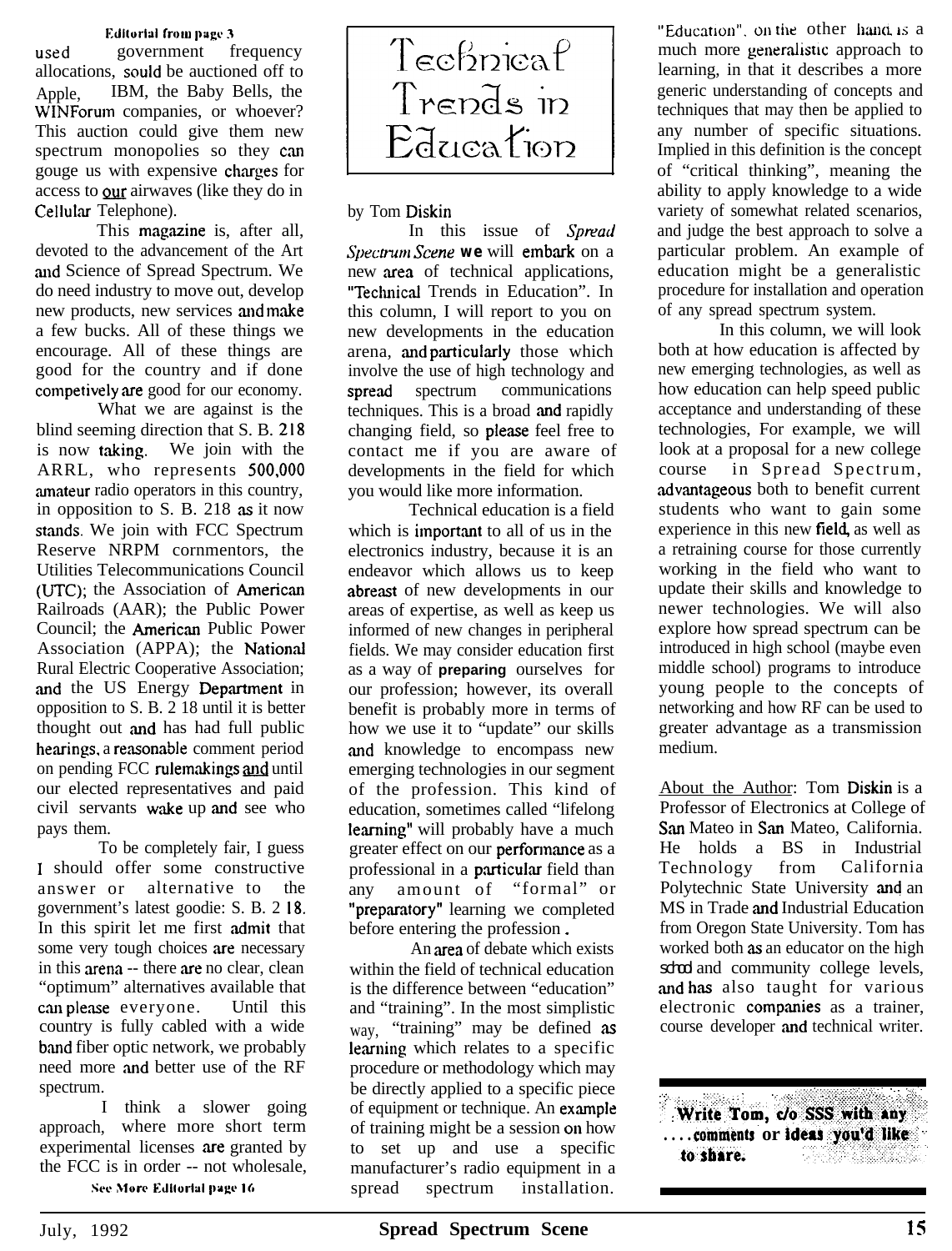#### **&lure Editorial from page IS**

permanent auction or sale of the "reserve" frequencies. Let industry and the government (the FCC in it's policing role) try out new ideas, new concepts and new services. Let the FCC charge dearly for the right to experiment in the subject frequency bands -- but do it slowly, and only temporarily until all the bugs are worked out in this new commercial technology.

The ARRL's Pacific Division Director, Charles McConnell, W6DPD had the following to say about this subject in his July, 1992 **Pacific Division Update: "Another problem** in the Congress is S. 218. This bill could cause the government to give back 200 MHz of spectrum for private sector use. The catch is that between 420 MHz and 5 GHz the Government 'and Amateurs share frequencies. In order to get funds for replacement circuits, S. 2 18 proposes to auction the frequencies. This could be detrimental to Amateur Radio. Keep your word processors ready and be prepared to write letters to your Senators if you are asked to do so."

ARRL Exec. V. P. and QST magazine's Publisher David Sumner. K<sub>1</sub>Z<sub>Z</sub>, told SSS, on the telephone last week, that "The Amateur Radio Service should be exempt from the auction of it's frequencies, which are shared with the government between 420 MHz and 5 GHz. While the ARRL is not on record as opposing S. B. 2 18, itself. we continue to believe in the FCC's philosophy of grouping Amateur Radio with Public Safety Communications. Since Amateur Radio was established, it has provided **valuable public service** in emergencies and has served as an adjunct to Public Safety Communications whenever required. Re-allocation of Amateur radio shared frequency allocationsmust not be permitted -- we must maintain our amateur allocations. as H. R. 73 and S. 1372 will guarantee, if passed." SSS supports Mr. Sumner's and the ARRL viewpoint and **strongly supports** related bills: H. R. 73 & S. 1372 -- please write your Congressman!

# **Washington Scane**

As our Good News and Bad News cover story said, there is a lot going **on in** the press about Spread Spectrum these days. To save our readers some time, the sidebar below lists some of the more important publications touching on Spread Spectrum.

# SS Resources & References

The **Economist**, "The fruitful, **tangled trees of knowledge," ou telephone compnales and the growlh of Information networks, June 20, 1992, pp. 85-88.**

**The Economist, "A way of Ufe,"** on **the fast growing moblle telephone market (PC:N/PC:S), May 30, 1992,** pp 19-22.

The Economist, "Vehicle valhalla," **on GPS and navigation systems in new cars, May 23, 1992, pp 70-72.**

**&#gotlmeq, Conncctlng "Withoul A Wire," Robert Moskowllz, about**

**LAN's, June 8, 1992, pp. 58 & 222.<br>LAN's, June 8, 1992, pp. 58 & 222.<br>The San Francisco Examiner,''C:able<br>TV braces for compatition "Michalist"**  $TV$  braces for competition," Michelle **Vranizan. about cable TV I DB Sals** and wireless alternatives, June 14, 1992, pp. E-14.

**San Francisco Examiner, "TV :** You ain't seen nothin' yet," Michelle **Vrrnizaa, about soon to be wtreless TV adjuncts and servlces, June 14, 1992, pp. E-14.**

**The Spectrum Report, "NTIA Eyes 2 GIlz Band as First Spectrum Reserve** Comments **Arrive,"** most of this Issue Is of great interest, June 24, 1992, pp. **I-12.**

S ec Report., "<sup>Itollings</sup> Moves to **Develop** 'record' on **Spectrum Reserve Proposal," alsu most of thls Issue Is of Interest, June 10, 1992, pp. l-12.**

**PCS NEWS,, "Senate Hearing Gives Utiilties thclr dry la Court," most ol the rest ol this Issue Is at the heart of SS, June II, 1992, pp. l-10.**

**TR Wlrelrss News, "ET Docket 92-9 PCS-Microwave Battle Continues In Iloiii~~~s' Itearing on FC:C:'s," entire issue and June 4 issue provide good backprcmnci, June 1X, 1992, pp. i-12.**



Several readers including Bill Hemmings and Ron Runswick have pointed out that some very "interesting" signals exist on satellite downlinks these days. Several "underground" publications have sprung up in the last few years to provide information about how to decode, de-crypt, decipher or otherwise utilize these "secret" signals. Remember that actually succeeding in cracking any of these signals and you have broken the law! Our good ol' "Secrecy of Communications Act" prohibits you from successfully using any encoded transmission in any way. But it seems there is a challenge there -- and like the mountain, some people must try to break any code in common use. SSS understands that some 8,000 to 10,000 people subscribe to "underground" publications that purport to give technical information about these "secret" signals.

Since the interest seems to be there, SSS will provide space and a reader based forum for the exchange of technical information in this subject area. Many of these signals do indeed use various forms of Spread Spectrum and are of interest in the purely academic and tutorial arenas as commercial examples of existing SS systems.

SSS seeks short technical notes, schematics, documentation of any kind and tutorial information in this subject. Keep the stuff legal and academically oriented, if possible, and we will publish **it. SSS would** also like to find someone who might take on coordinating this monthly column. Please call if you would like to volunteer - **you'll** get a free subscription to SSS and have a lot of fun, you may also learn a thing or two.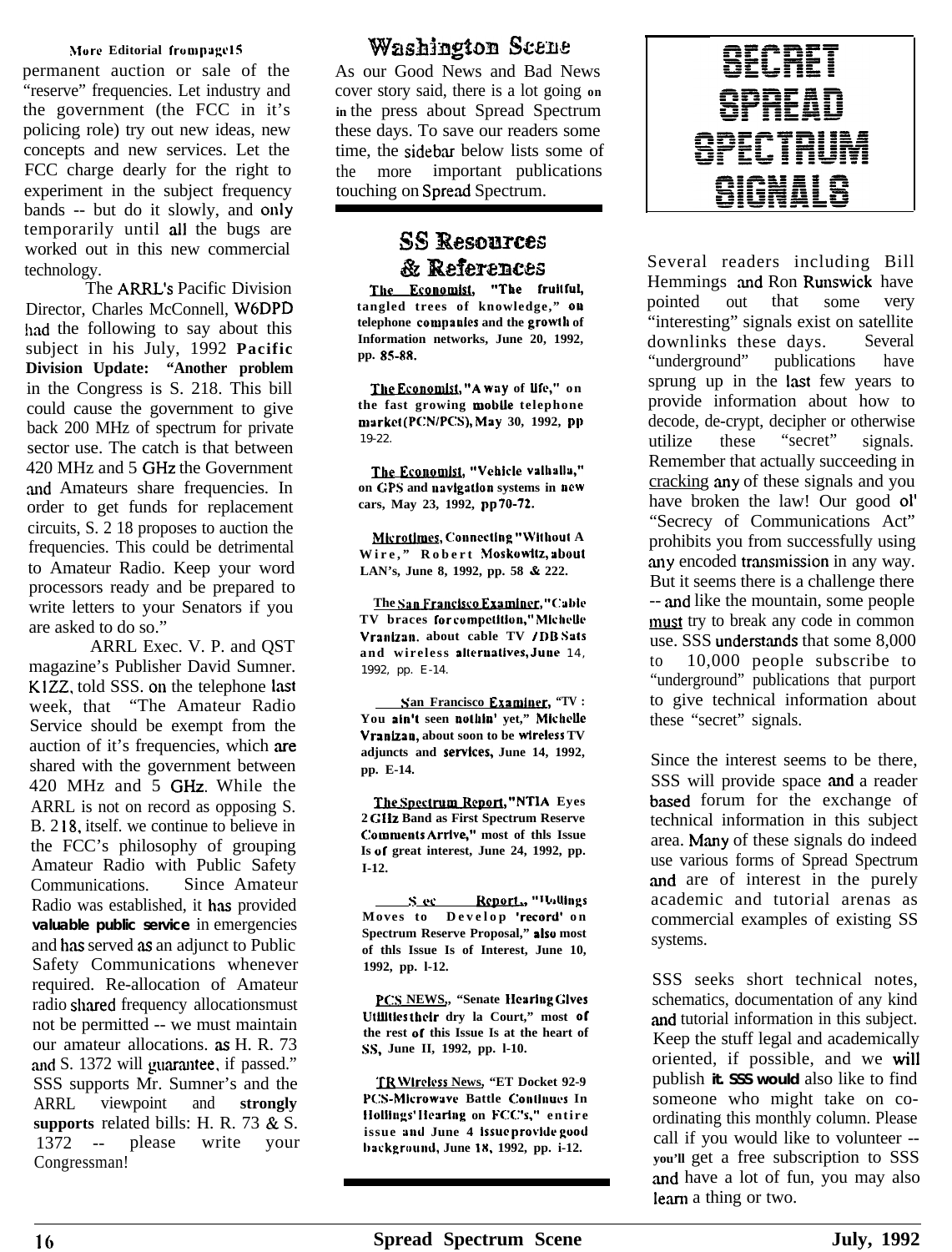This page contained only advertising and is now out of date!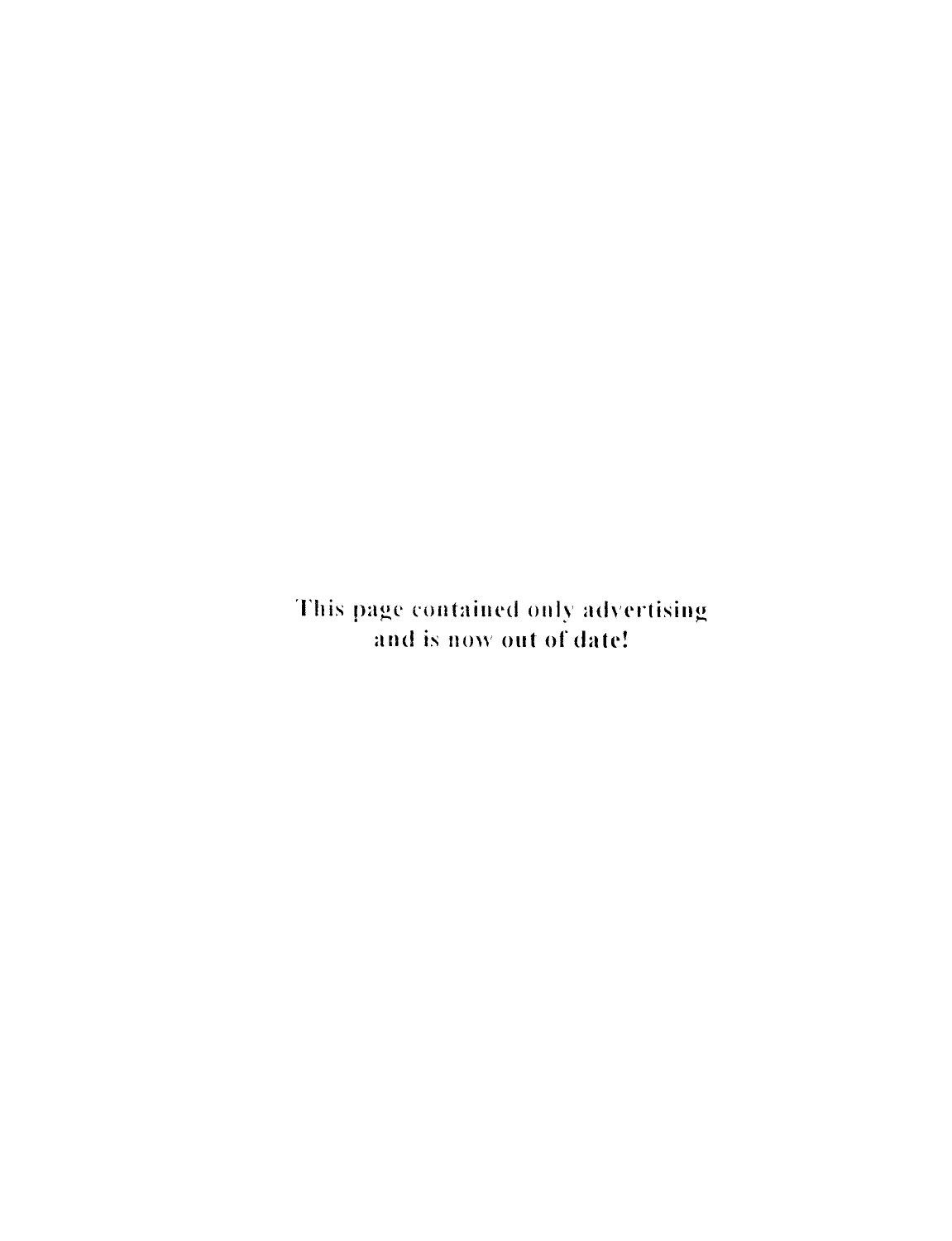This page contained only advertising and is now out of date!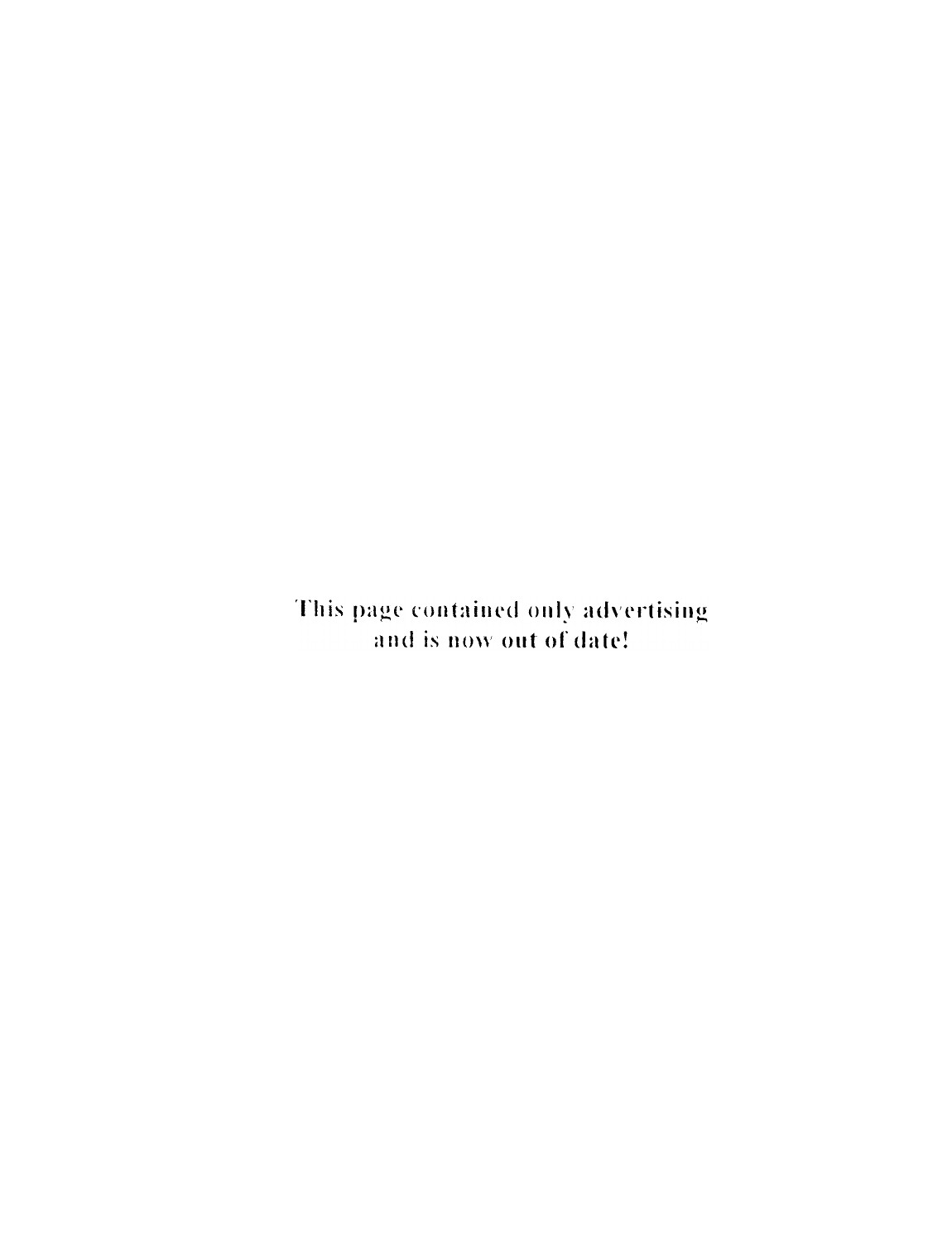This page contained only advertising and is now out of date!